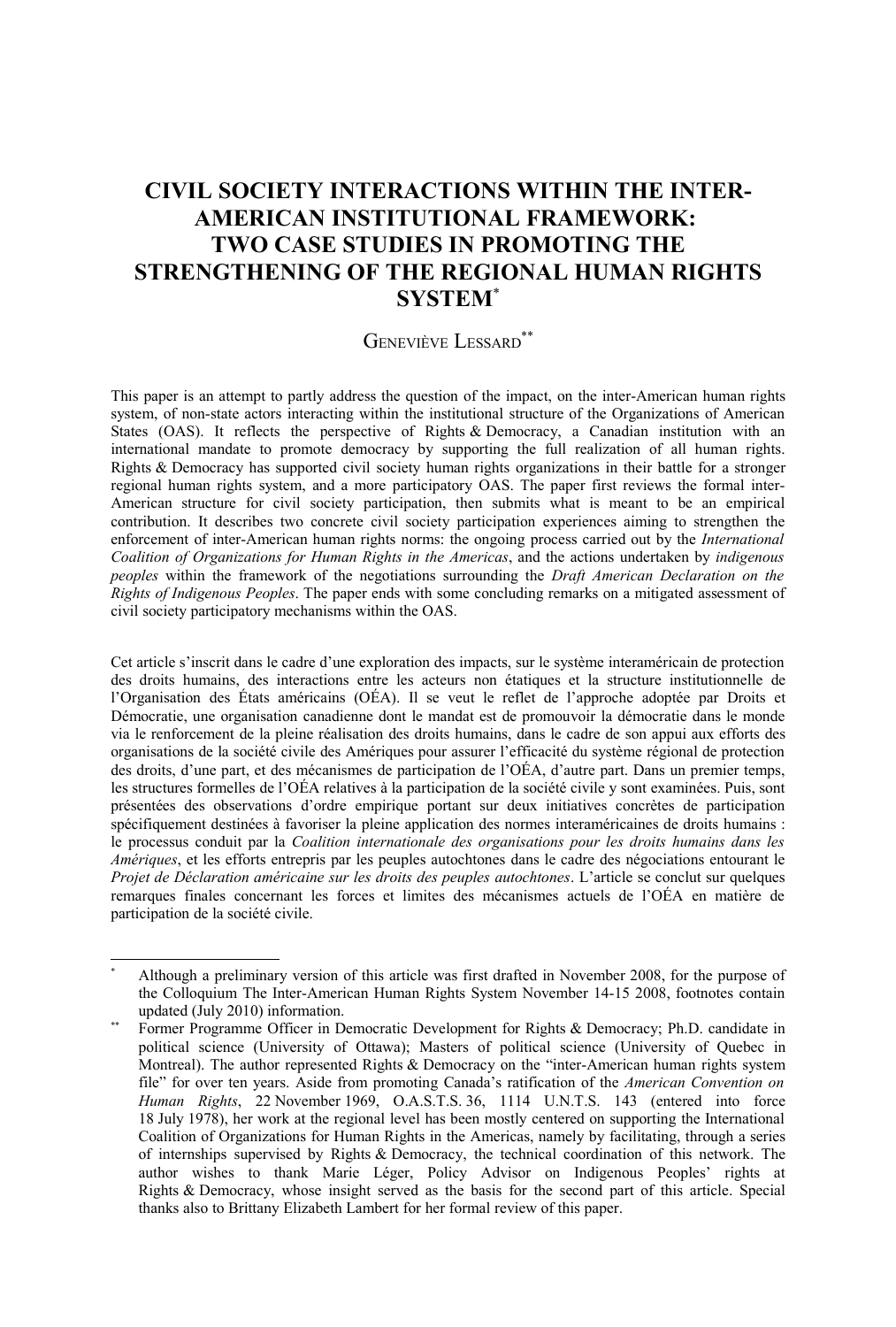This publication raises important questions dealing with the nature of the interactions of non-state actors within the inter-American institutional structure. What role, if any, do these non-state actors play in human rights protection in the Americas? Do non-state actors benefit or impede human rights protection? How do these actors (multinational corporations, trade unions, armed groups, civil society and others) interact with one another? Has their presence (or absence) in the inter-American institutional framework created new phenomena and challenges? This article does not pretend to systematically explore these questions for the whole range of non-state actors; it concentrates on the concrete experiences of one set of these actors: civil society representatives whose actions within the Organization of American States (OAS) are specifically aimed towards enhancing human rights at the regional level.

This contribution reflects the standpoint of Rights & Democracy. The International Centre for Human Rights and Democratic Development (Rights & Democracy) is a non-partisan organization that was created by the Canadian Parliament in 1988, with a mandate to promote democratization through the full realization of all internationally recognized human rights.<sup>[1](#page-1-0)</sup> It works in Asia, Africa and Latin America. As part of its mission, Rights & Democracy has identified the "strengthening of the inter-American system of human rights" as an objective whose attainment has "democratizing potential" all over the Americas. With this in mind, the inter-American system was made a strategic priority in Rights & Democracy's programming.

For years, Rights & Democracy worked towards this objective, by accompanying and supporting civil society initiatives aimed at preserving or reinforcing this unique human rights protection system. In this context, and since the mid-1990s, Rights & Democracy has attended most of the Inter-American Commission's periods of sessions, all of the General Assembly (GA) of the OAS's annual meetings, most of its Special Conferences<sup>[2](#page-1-1)</sup> and some related international events,<sup>[3](#page-1-2)</sup> as well as a substantial number of negotiation sessions within different OAS bodies, namely inter-American decision-making bodies responsible for the negotiation of the *Draft American Declaration on the Rights of Indigenous Peoples*. [4](#page-1-3) It also supported, directly and indirectly,<sup>[5](#page-1-4)</sup> joint civil society initiatives, including the funding of the Caucus of Indigenous Peoples of the Americas and the provision, over four consecutive years, of a Canadian intern based in Washington to help facilitate the technical coordination of human rights organizations' action before the OAS.

This paper will take stock of two of the most significant cases that

<span id="page-1-0"></span><sup>&</sup>lt;sup>1</sup> For a full description of the mission and mandate of Rights & Democracy, online: Rights & Democracy <www.dd-rd.ca/site/home/index.php?lang=en>.

<span id="page-1-1"></span><sup>&</sup>lt;sup>2</sup> The Special Conference on Security held in Mexico on October 27 and 28, 2003 is one notable example.

<span id="page-1-2"></span><sup>&</sup>lt;sup>3</sup> We are referring to some of the Summits of the Americas, such as the Special Summit of the Americas held in Monterrey, Nuevo León, in 2004.

<span id="page-1-3"></span><sup>4</sup> OAS, Inter-American Commission on Human Rights, *Draft of the Inter-American Declaration on the Rights of Indigenous Peoples*, OR OEA/Ser.L/V/II.90/Doc.14, rev.1 (1995) [*Draft Declaration*].

<span id="page-1-4"></span><sup>5</sup> "Indirect support" would include discussions, with Canadian Government representatives, on issues related to the strengthening of the human rights system.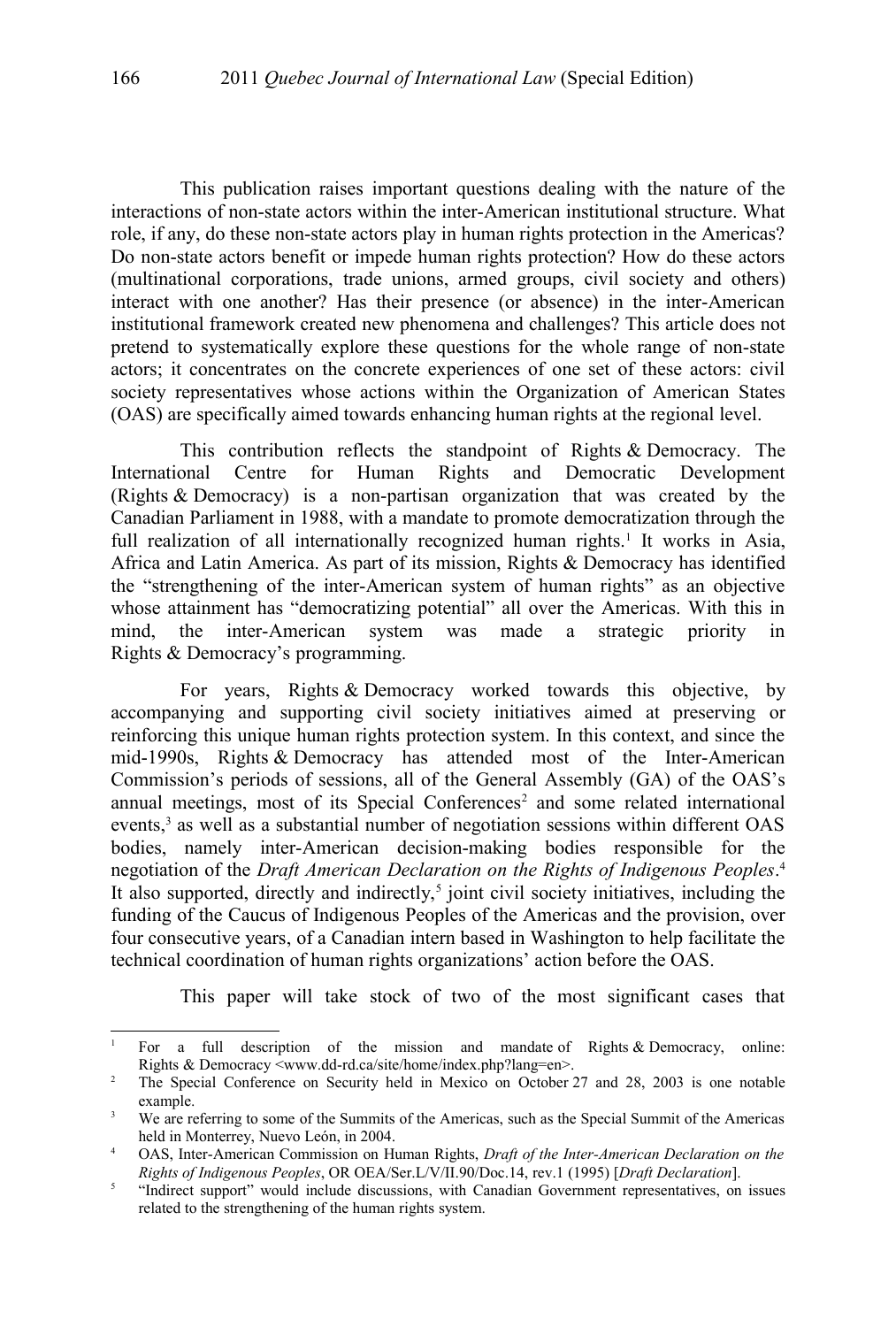Rights & Democracy has followed and supported with respect to human rightsoriented participation processes. The first experience is the ongoing work carried out by what is called the *International Coalition of Organizations for Human Rights in the Americas*, a network of human rights defenders who represent victims of human rights violations before inter-American human rights bodies. The second case that will be examined is the concerted action undertaken by *representatives of indigenous peoples of the continent* in the context of the negotiations on the *Draft American Declaration on the Rights of Indigenous Peoples*. Prior to exploring these two notable experiences, the paper will briefly review the formal inter-American structure for civil society participation in the OAS. It will conclude with some remarks assessing the real impacts of these initiatives for the protection of human rights within the inter-American system.

# **I. The Formal Structure for Civil Society Participation in OAS Activities**

The mechanisms for civil society participation in the OAS were only formalized in 1999, with the adoption of a resolution (759) that established the "guidelines for civil society participation in OAS activities".<sup>[6](#page-2-0)</sup> These guidelines were reinforced in 2003 with resolutions 840 (which defined "strategies for increasing and strengthening participation by civil society organizations and (CSOs) in OAS activities"[7](#page-2-1) ) and 1915 (which entitled "increasing and strengthening civil society participation in OAS activities<sup>"[8](#page-2-2)</sup>). They were then complemented in 2004 by resolution 864, which established the "specific fund to support the participation of civil society organization in OAS activities".[9](#page-2-3)

<span id="page-2-0"></span><sup>6</sup> OAS, Permanent Council, *Guidelines for Civil Society Participation in OAS Activities,* OR OEA/Ser.G/CP/Res.759 (1217/99) (1999) [*Guidelines for Civil Society*]. The *Guidelines for Civil Society* establish a set of guiding principles, standard procedures, criteria for registry (including recognized expertise, representative character, sufficient institutional structure, accountability and independence) and responsibilities of participating CSOs.

<span id="page-2-1"></span><sup>7</sup> OAS, Permanent Council, Committee on Inter-American Summits Management and Civil Society Participation in OAS Activities, *Strategies for Increasing and Strengthening Participation by Civil Society Organizations (CSOs) in OAS Activities,* OR OEA/Ser.G/CP/Res.840 (1361/03) (2003) [*Strategies CSOs 2003*]. *Strategies CSOs 2003* is the "legitimizing base" for a series of actions aimed at enhancing civil society participation at the OAS. See OAS, *Manual for Civil Society Participation in the OAS and the Summit of the Americas*, Washington, D.C., OAS 2009, online: Organization of American States <http://www.oas.org/en/ser/dia/civil\_society/index.shtml> [*Manual for Civil Society Participation*].

<span id="page-2-2"></span><sup>8</sup> OAS, General Assembly, 33<sup>rd</sup> Sess., *Increasing and Strengthening in Civil Society Participation in OAS Activities*, OR OEA/Ser.P/XXXIII-O.2/AG/Res.1915 (2003) [*Civil Society Participation 2003*]. Most importantly, *Civil Society Participation 2003* acknowledges the centrality of access to information in making participation processes effective and institutionalizes what had previously been a looser, "best practice": opportunities for direct dialogue between civil society and high level State representatives.

<span id="page-2-3"></span><sup>9</sup> OAS, Permanent Council, *Specific Fund to Support the Participation of Civil Society Organizations in OAS Activities,* OR OEA/Ser.G/CP/Res.864 (1413/04) (2004) [*Specific Fund CSOs*]. As its name indicates, *Specific Fund CSOs* gave civil society groups the opportunity to receive funding for activities related to their participation at the OAS.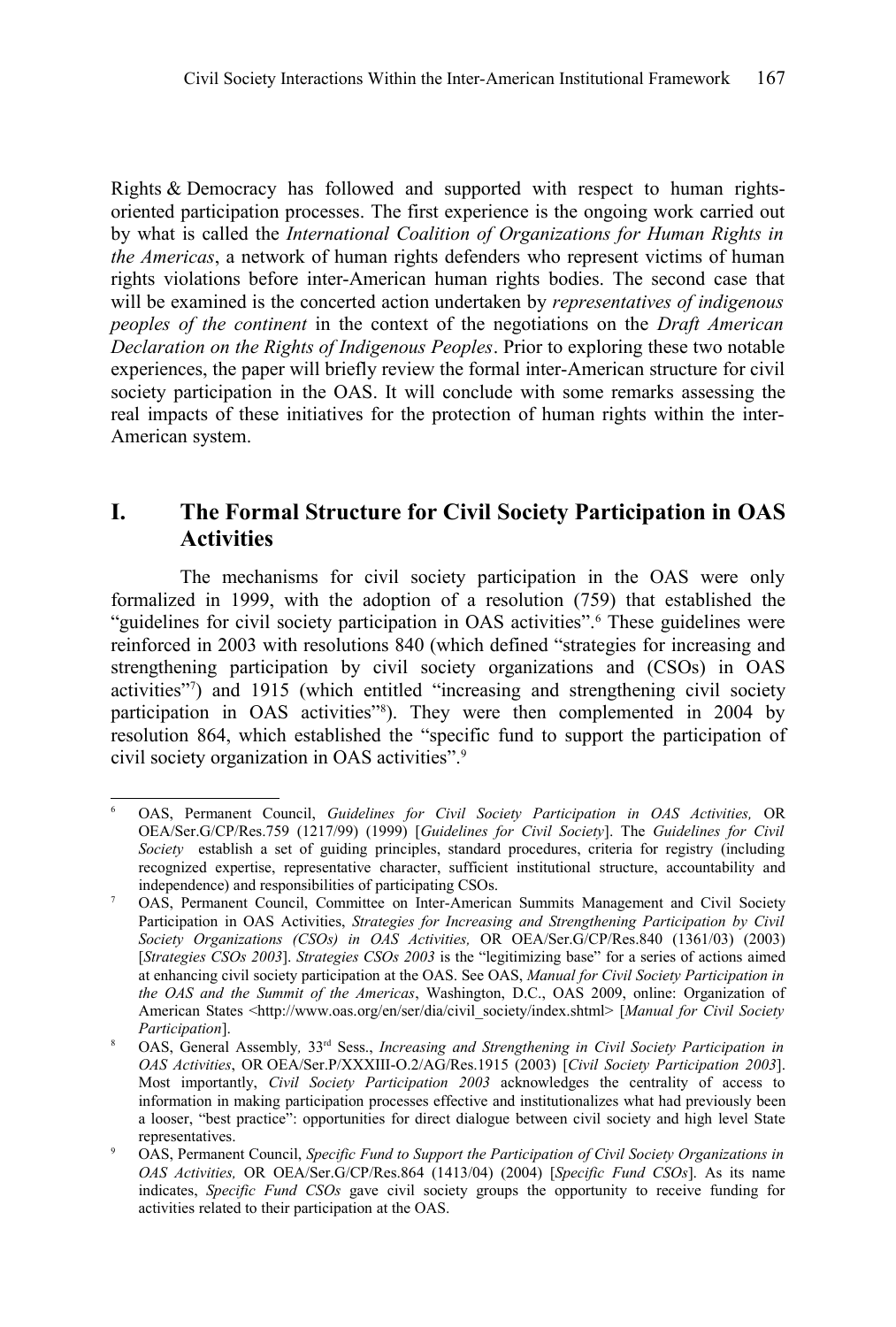The adoption of the *Inter-American Democratic Charter* (*IDC*) [10](#page-3-0) in 2001 was also of particular importance in the history of civil society participation in collective decision-making and norm-setting in the Americas,<sup>[11](#page-3-1)</sup> as it represented a formal recognition of the value granted by the organization to civil society input, both regional and nationally. Article 6 of the *IDC* underscores the "right and responsibility of all citizens to participate in decisions relating to their own development", and affirms that "promoting and fostering diverse forms of participation strengthens democracy". [12](#page-3-2) Moreover, article 26 states that the "OAS will consult and cooperate on an ongoing basis with Member States and will take into account the contributions of civil society organizations in (specific) fields."[13](#page-3-3) More recently (June 2008), a new resolution (2395) was adopted by the GA defining "strategies to strengthen civil society participation in OAS activities".<sup>[14](#page-3-4)</sup>

Responsibility for the technical coordination of participatory procedures belongs to the Committee on Inter-American Summits Management and Civil Society Participation in *OAS* Activities (CISC).<sup>[15](#page-3-5)</sup> Organizations with participatory status with the OAS are entitled to attend the General Assembly's public meetings,<sup>[16](#page-3-6)</sup> as well as those of the two organizations directly related to the GA: the Permanent Council (PC) and the Inter-American Council for Integral Development (CIDI). Organizations can also be present at meetings organized by subsidiary bodies, including the Permanent Committees.[17](#page-3-7) Organizations with participatory status are granted early access to

<span id="page-3-0"></span><sup>&</sup>lt;sup>10</sup> OAS, General Assembly, *Inter-American Democratic Charter*, 28<sup>th</sup> Spec. Sess., OR OEA/Ser.P/AG/RES.1 (XXVIII-E/01) (2001) [*IDC*] (entered into force 11 September 2001).

<span id="page-3-1"></span><sup>11</sup> The OAS itself calls the *IDC* the marking of "a new dynamic of consensus". See *Manual for Civil Society Participation*, *supra* note [7](#page-2-1) s. 4.

<span id="page-3-2"></span><sup>12</sup> See *IDC*, *supra* note [10](#page-3-0) s. 6.

<span id="page-3-3"></span> $13$  *Ibid.* s. 26.

<span id="page-3-4"></span>This "strategy" was distributed to member states in May 2009. See OAS, General Assembly, 38th Sess., Increasing and Strenghtening the Participation of Civil Society and Social Actors of Civil Society in the Activites of the Organization of the American States and in the Summits of the Americas Process, OR OEA/Ser.P/AG/Res.2395 (XXXVII-O.2) (2008) [*Civil Society Participation 2008*]. The most recent version of the resolution is resolution 2612. See OAS, General Assembly,  $40<sup>th</sup>$  Sess., *Increasing and Strenghtening the Participation of Civil Society and Social Actors of Civil Society in the Activites of the Organization of the American States and in the Summits of the Americas Process*, OR OEA/Ser.P/AG/Res.2612 (XL-O/10) (2010) [*Civil Society Participation 2010*]. *Civil Society Participation 2010* was adopted at the last GA following a failed attempt by the Venezuelan and other governments to modify (or restrict, according to certain opinions) the original language on civil society participation. For a summary of the debates, see Vonda Brown, "Protecting Civil Society in Latin America", 23 June 2010, online: Open Society Blog <http://blog.soros.org/2010/06/protecting-civilsociety-in-latin-america>.

<span id="page-3-5"></span><sup>&</sup>lt;sup>15</sup> OAS, Permanent Council, *Review of the Rules of Procedure for Civil Society Participation with the Organization of American States,* OR OEA/Ser.G/CP/CISC-106/04 rev.1 (2004), online: OAS Documents Regarding Civil Society <http://www.civil-society.oas.org/English/CISC/2004/cp12522e 04.doc>.

<span id="page-3-6"></span><sup>&</sup>lt;sup>16</sup> Closed meetings can sometimes be attended provided prior authorization by the chair or the host country.

<span id="page-3-7"></span><sup>&</sup>lt;sup>17</sup> The five Permanent Committees are the General Committee, the Committee on Political and Juridical Affairs (CAJP, in Spanish), the Committee on Administrative and Budgetary Affairs (CAAP, in Spanish), the Committee on Hemispheric Security (CHS) and the above-mentioned body responsible for coordinating participation, the Committee on Inter-American Summits Management and Civil Society Participation (CISC).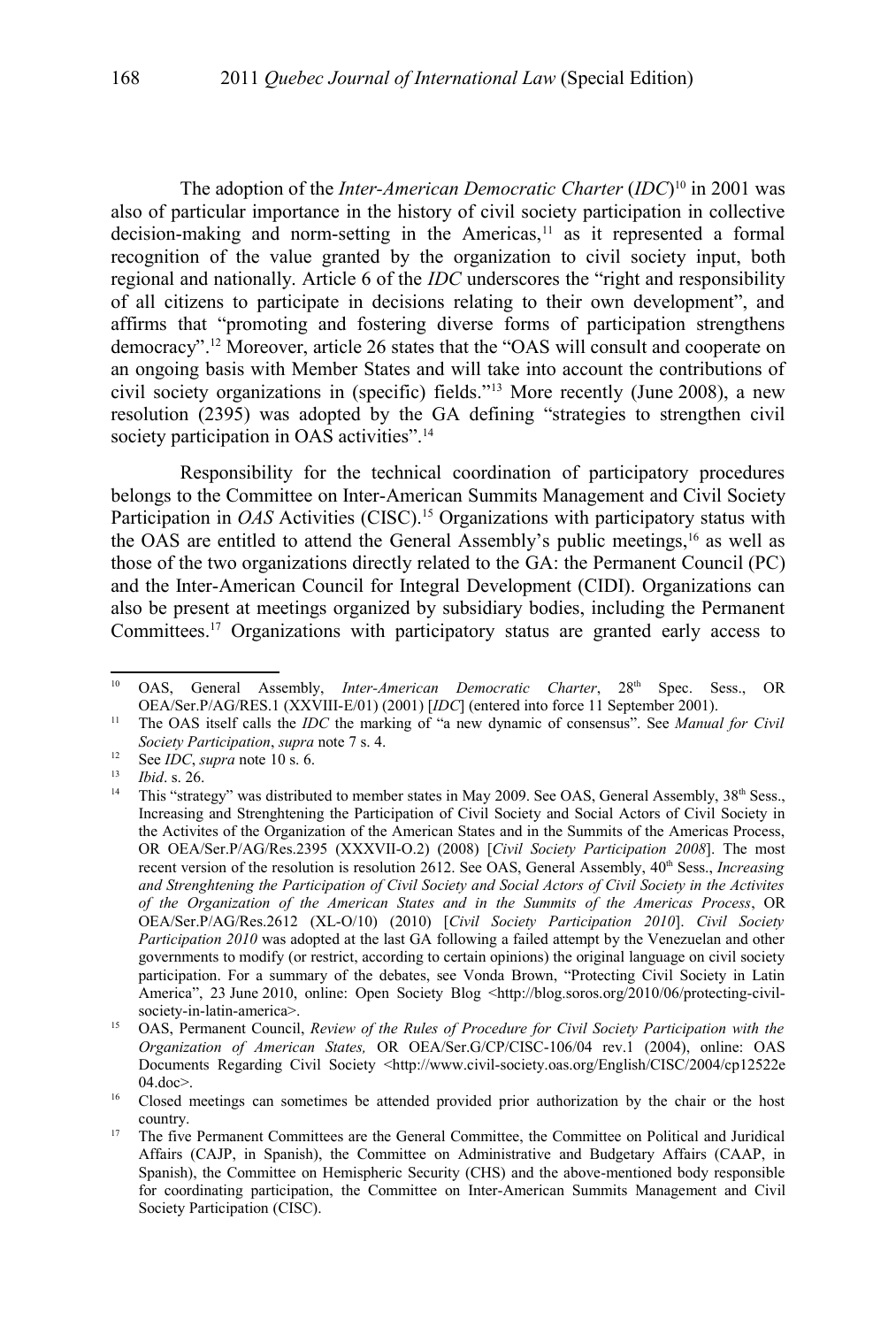information,[18](#page-4-0) and may attend meetings directly (under certain conditions), give presentations (with prior authorization), provide information (following specific procedures) and, at times, give expert advice. They *cannot*, however, *participate directly* in deliberations, negotiations or decision making with the Member States.<sup>[19](#page-4-1)</sup> This restriction happens to be particularly sensitive, as we will see, when one looks at the negotiation procedures for the new norms to be adopted as indigenous peoples rights.

Nowadays, several hundreds of CSOs are registered before the OAS.<sup>[20](#page-4-2)</sup> Particularly important for these organizations are the procedures designed to ensure civil society contributions to the work of the different commissions and working groups of the Permanent Council. Organizations can attend these fora as observers and circulate written communications prior to meetings. Registered organizations can give presentations at the beginning and end of sessions. These procedures have been of great value due to the sensitive and highly important nature of the topics discussed during these meetings. There are committees of the PC, for example, that have been of critical importance to the processes that will be explored in this paper: the Committee on Juridical and Political Affairs and the Working Group to Prepare the *Draft American Declaration on the Rights of Indigenous Peoples* (Working Group) .

In reality, however, only a few organizations are capable of participating actively in all the OAS deliberations. Organizations based in Washington, D.C., thanks to their proximity to the OAS headquarters, are in the best position to take advantage of these participatory structures. Organizations from other countries on the continent generally only take part in the participatory activities related to the annual meetings of the GA.[21](#page-4-3) The GA's importance stems from the fact that, as the "supreme organ", it is the OAS's primary "policy generator". When authorized by the host country,<sup>[22](#page-4-4)</sup> groups can attend the OAS's annual General Assembly as "special guests". The most prominent of the GA-related participatory events<sup>[23](#page-4-5)</sup> are

 The *Dialogue between the Heads of Delegations, the OAS Secretary General and Civil Society Representatives.* This dialogue is scheduled during regular sessions of the GA, just prior the inaugural session.<sup>[24](#page-4-6)</sup> It is designed to allow CSOs to interact directly with high-level country representatives on matters directly related to the official theme of the GA.<sup>[25](#page-4-7)</sup> The specific procedures of

<span id="page-4-0"></span><sup>&</sup>lt;sup>18</sup> Most importantly, to the draft documents being negotiated.<br><sup>19</sup> Manual for Civil Society Participation, supra note 7 at 23-3

<span id="page-4-1"></span><sup>19</sup> *Manual for Civil Society Participation*, *supra* note [7](#page-2-1) at 23-26.

<span id="page-4-2"></span><sup>20</sup> As of today (August 2010), and according to Secretary General José Miguel Insulza, the total number is 326. See also (numbers differ) registry of civil society organizations within the OAS, online: OAS <http://www.oas.org/en/ser/dia/civil\_society/registry.shtml>.

<span id="page-4-3"></span><sup>&</sup>lt;sup>21</sup> Human rights organizations, for their part, also travel to Washington, D.C. for the periods of sessions of the Inter-American Commission, where they participate in some important meetings.

<span id="page-4-4"></span><sup>&</sup>lt;sup>22</sup> The GA of the OAS meets once a year, in a different Member State each year. This makes the GA accessible to a wider range of organizations from all of the Americas.

<span id="page-4-5"></span><sup>&</sup>lt;sup>23</sup> High-level special conferences of the OAS (e.g. Special Conference on Hemispheric Security in the Americas) follow approximately the same participatory pattern. This also applies to some Ministeriallevel meetings.

<span id="page-4-6"></span><sup>24</sup> As indicated in *Civil Society Participation 2003*, *supra* note [8.](#page-2-2)

<span id="page-4-7"></span><sup>25</sup> Generally, the Ministers of External Relations are responsible for leading their national delegations. In their absence (which is generally the case at the "Dialogue with Civil Society", as will be seen) the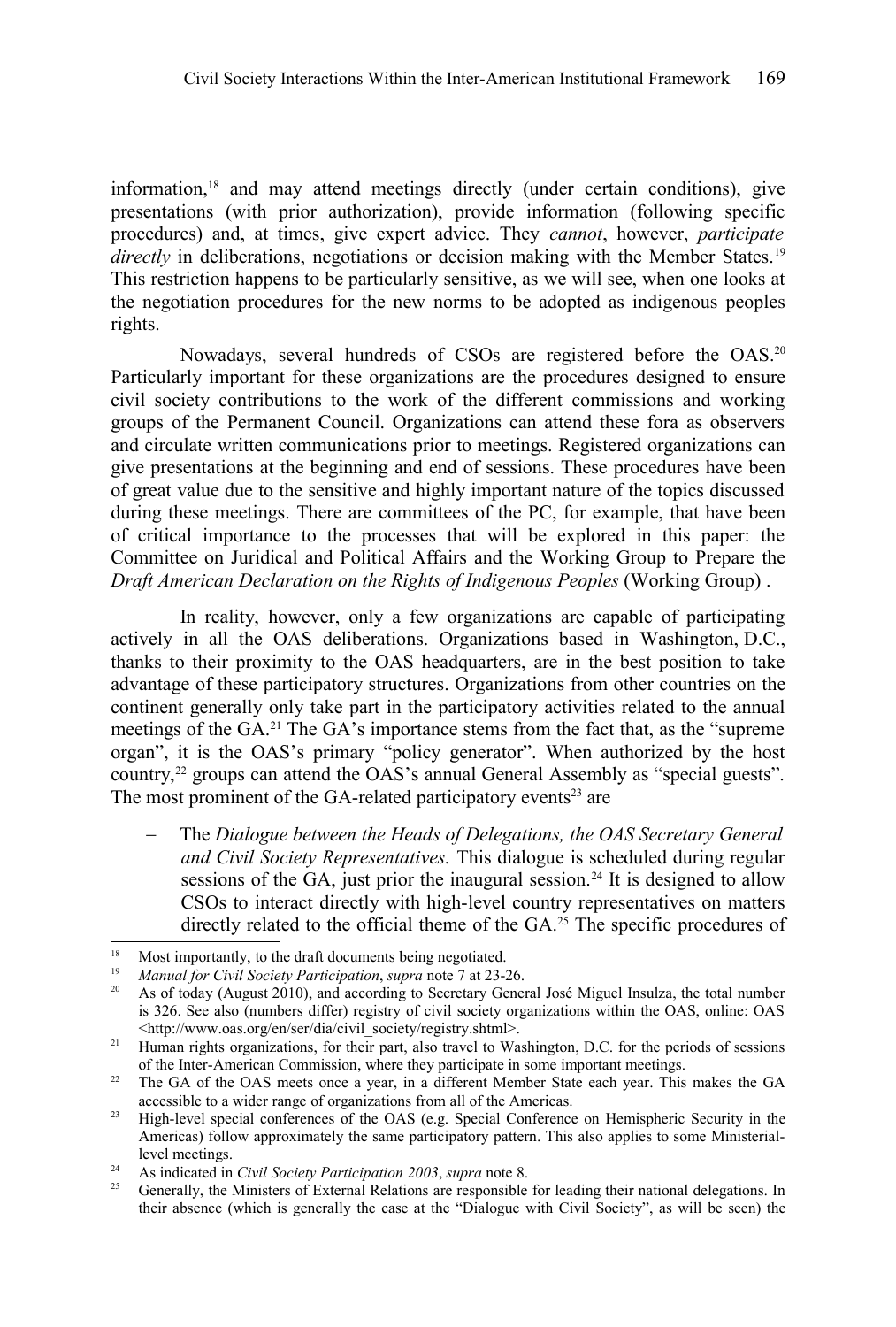each session are defined in great part by the host country, with the technical support of the CISC.

Interestingly, not only CSOs have the opportunity to engage in dialogue with the Heads of Delegations, but so do other important actors, such as academics and representatives from the business sector. The details of these discussions depend on the specific annual procedures. It is worth noting that civil society is considered *one of the various "actors"* whose input is sought; a consideration which will be relevant in the concluding assessment.

 The "*Informal Dialogue between the Secretary General of the OAS and CSOs*"*.* This event is held prior to the General Assembly. It is designed to allow civil society to engage in an informal, face-to-face conversation with the primary representative of the organization on subjects of general interest to the OAS. The Secretary General will take questions at random and give an unscripted response to the concerns expressed to him. These concerns vary greatly, given the wide range of CSOs present.

Also organized by the OAS are preparatory coordination meetings (sometimes called "fora"), in which all registered CSOs—whether or not they intend to directly attend the GA—can engage in discussions and reach consensuses over the matters they will be voicing together at the official participatory events. These coordination meetings can take place several months, or even a few hours, before formal participatory activities, generally in Washington, D.C. or in the GA's host country of that year.

Without a doubt, the interest of civil society participants in attending the OAS's General Assembly far exceeds the participatory formalities that encourage them to do so. Above all, the GA is an opportunity for organizations to request informal bilateral meetings ("*reuniones de pasillo*") with representatives of Member States or of the different decision-making bodies of the Organization and have indepth discussions on common issues of concern.[26](#page-5-0) The space will also be used for them to convene side-events on questions they consider important and to conduct public outreach and press initiatives.

The formal institutional framework, despite the serious shortcomings that will be presented further on, has strengthened over time, due precisely to the claims of CSOs for a more open inter-governmental institution. This framework is undeniably being used by several organizations, perhaps most actively by those interested in the preservation and strengthening of inter-American human rights norms.[27](#page-5-1) The extent to which they are successfully attaining their objective is a whole different question.

country Ambassador to the OAS acts as the leader.

<span id="page-5-0"></span><sup>&</sup>lt;sup>26</sup> These lobby sessions aim to collect information from inside negotiations (knowing where each country stands) and "pushing for" a particular view on specific issues being discussed. Meetings with the Secretary General and other high-level representatives (the Presidents and Executive Secretaries of the Inter-American Commission and Inter-American Court, for example) are also held.

<span id="page-5-1"></span><sup>&</sup>lt;sup>27</sup> Although this affirmation was true for a certain number of years, it appears as being more and more debatable, as human rights organizations seem to be decreasing their presence in these formal spaces. This point will be explored further in the text.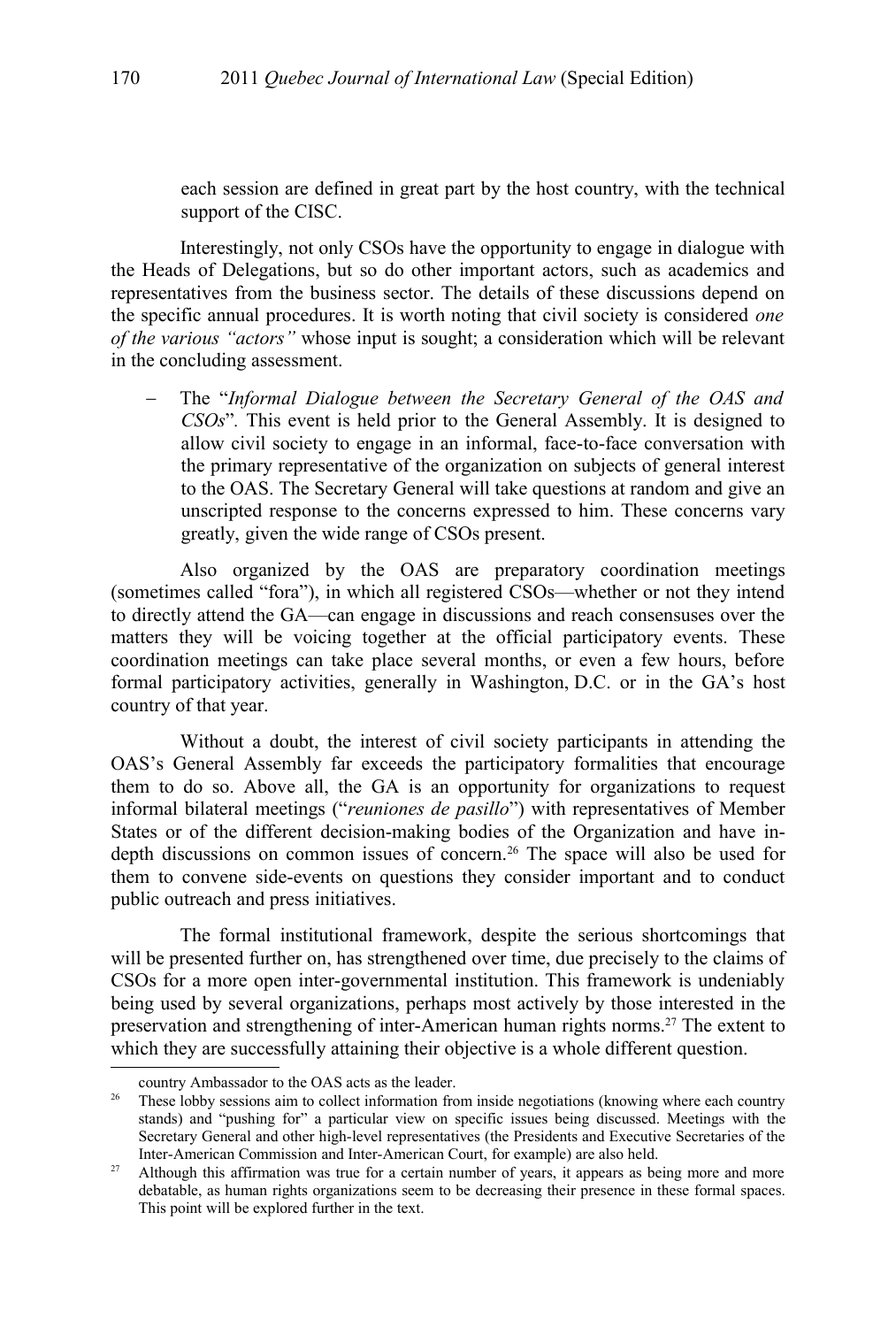## **II. The International Coalition of Organizations for Human Rights in the Americas**

Before this OAS institutional framework was established, interactions between civil society organizations and representatives of OAS decision-making bodies did occur, but in a more spontaneous fashion. In fact, civil society organizations themselves, especially human rights organizations, often took the initiative to set discussions in motion. Indeed, they are part of the reason that norms have evolved.

The International Coalition of Organizations for Human Rights in the Americas (the Coalition) is made up of organizations from various countries in the Americas.<sup>[28](#page-6-0)</sup> These organizations are, for the most part, national human rights organizations who represent the victims of violations before their national judicial institutions, and then before the Inter-American Human Rights Commission and Court.[29](#page-6-1) The exact number of members is difficult to assess, as some participate in joint activities only sporadically. In any case, the Coalition gathers organizations of all sizes (from the most visible national organizations to the most locally-oriented ones). A few international (like Amnesty International) and regional organizations (like the Latin American and Caribbean Committee for the Defense of Women's Rights, CLADEM<sup>[30](#page-6-2)</sup>) are also among the Coalition's participants.

Notably, the Coalition has benefitted from the outstanding contribution of one of these regional organizations: the Center for Justice and International Law (CEJIL). CEJIL is the sole organization whose mission is entirely oriented towards the strategic use of inter-American human rights norms. It litigates, usually in conjunction with its national partner organizations, more than half the cases that appear before inter-American bodies.[31](#page-6-3) It has offices in Rio de Janeiro, Buenos Aires and, most importantly, San José (where the Court is) and Washington, D.C. (where the Commission and most OAS offices are). This geographic advantage, combined with the organization's invaluable expertise, has allowed CEJIL to provide the Coalition with knowledge and insight, in addition to leadership, facilities (press

<span id="page-6-0"></span><sup>&</sup>lt;sup>28</sup> Or, more precisely, from a "majority" of countries of the continent, as organizations from the Caribbean are remarkably absent from these initiatives.

<span id="page-6-1"></span><sup>&</sup>lt;sup>29</sup> On very key, sensitive issues, statements of the Coalition have gathered over one hundred signatures. See "Statement on Hemispheric Security", 23 October 2003, online: America Latina en Movimiento  $\lt$ http://alainet.org/active/4865&lang=es.>; The Statement released at the GA of Quito in 2004, "Pronunciamiento presentado en ocasión del Trigésimo Cuarto período ordinario de sesiones de la Asamblea General de la Organización de Estados Americanos", online: International Coalition of Organizations for Human Rights in the Americas <http://www.ichrdd.ca/espanol/commdoc/ publications/pronunOEAasamblea2004.html>, gives an accurate idea of the core organizations in the network.

<span id="page-6-2"></span><sup>&</sup>lt;sup>30</sup> El Comité de América Latina y el Caribe para la Defensa de los Derechos de la Mujer (CLADEM) is all the more important within the Coalition, for it specializes in women's human rights and thus makes an indispensable contribution.

<span id="page-6-3"></span><sup>&</sup>lt;sup>31</sup> In the case of the Court, past annual reports of the Executive Secretary have shown that these numbers can reach 75 %.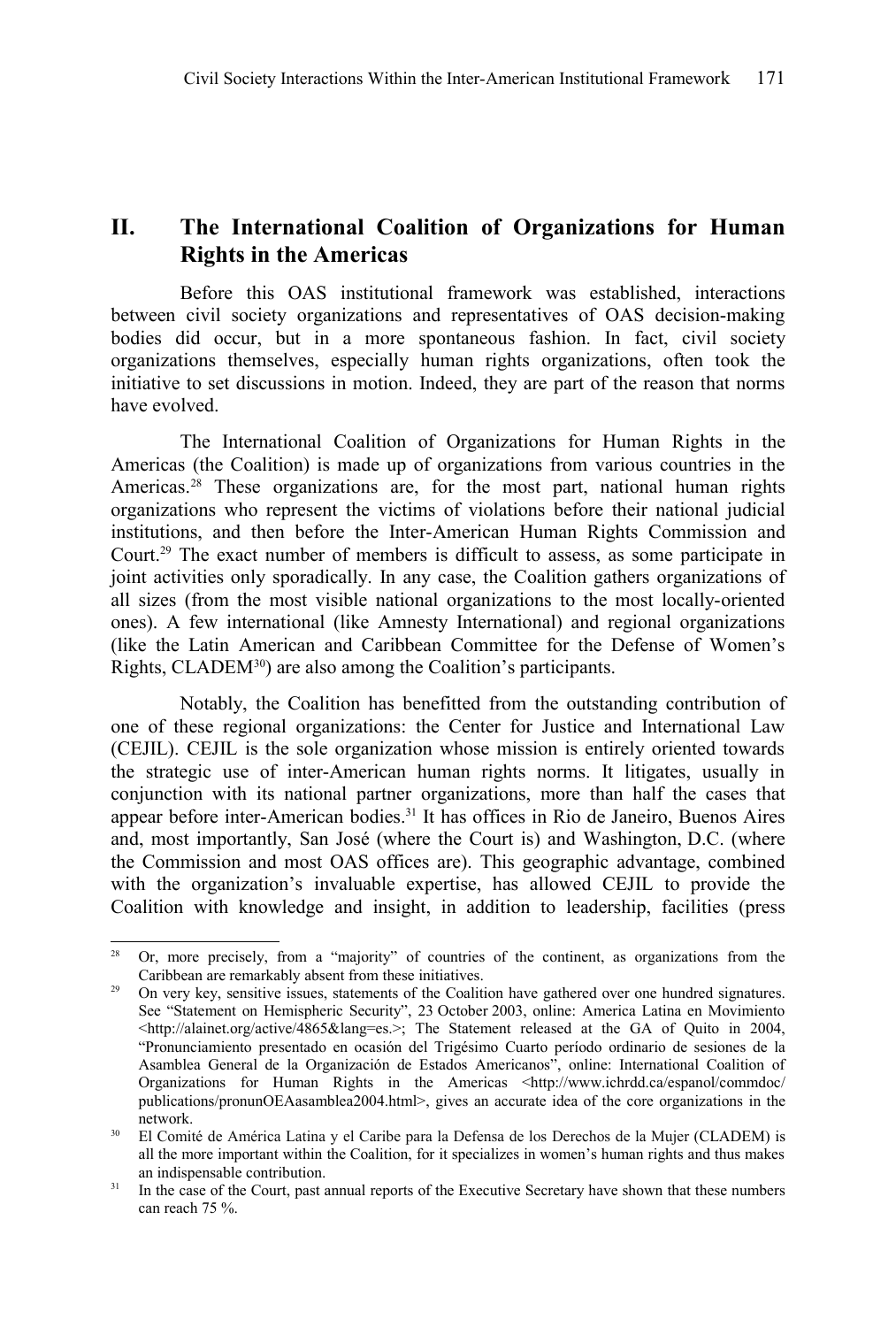services, facilities, etc.), representation, and many other things.<sup>[32](#page-7-0)</sup>

As members of the Coalition, these groups undertake coordinated, coherent actions before the *political bodies* of the OAS. Their objective is to ensure that the political decisions that are made at the OAS do not negatively affect—and ideally strengthen—the effectiveness of inter-American human rights bodies. In other words, members of the Coalition litigate before inter-American human rights institutions, and then *complement* this work with political action before *political* bodies in order to protect the effectiveness of their legal work.

The experience of the Coalition is interesting for several reasons. First, it is the largest civil society network that focuses specifically on the protection of inter-American human rights norms. Second, its participation at the OAS long predates the implementation of formal mechanisms for participation; it can probably even be argued that the Coalition played an important role in the institutionalization of these participatory mechanisms. Third, beyond the existence of these formal mechanisms, the Coalition has been able to maintain and ensure an important level of dialogue with the inter-American institutions (not as a formal mechanism, but rather as "good practice"), and has been the one to initiate these opportunities for dialogue. Fourth, when the Coalition mobilizes on a specific issue, it acts in a coordinated manner, working to include the diverse points of view of the organizations in the different countries, combining their knowledge and then organizing concerted and shared advocacy strategies to achieve its goals.

Let us see how this applies.

### **A. Human Rights Network as Precedent-Setters for Civil Society Participation**

The trajectory of CSO participation started with the human rights system's practice of communicating directly with civil society organizations within the different Member States: CSOs would provide information during *in loco* visits by the Inter-American Commission of Human Rights.<sup>[33](#page-7-1)</sup> When, in 1965, the Commission was given the mandate to hear individual cases, CSOs were able to provide it with firsthand documentation on human rights violations. Their participation intensified at the beginning of the 1990s. In 1992, their presence at the General Assembly of the OAS led to the inclusion of a paragraph that stated it was necessary to consult civil society in the resolution defining the procedures for the adoption of the *Inter-American Convention on Forced Disappearance of Persons:* a decisive first step.<sup>[34](#page-7-2)</sup> And in this case, civil society participation contributed significantly to strengthening the content

<span id="page-7-0"></span><sup>&</sup>lt;sup>32</sup> See The Center for Justice and International Law, online: CEJIL <http://cejil.org/en>.<br><sup>33</sup> The information contained in this historical monollection of the Coolition's automion

<span id="page-7-1"></span><sup>33</sup> The information contained in this historical recollection of the Coalition's experience is drawn from the work of Michel Maza, "The Inter-American System: Civil Society Participation and Contributions" (Address delivered at the Global Governance Conference: Civil Society and the Democratization of Global Governance, Montreal, 13-16 October 2002) [unpublished].

<span id="page-7-2"></span><sup>34</sup> *Inter-American Convention on Forced Disappearance of Persons*, 9 June 1994, O.A.S.T.S. A-60, 33 I.L.M. 1530 (entered into force 28 March 1996).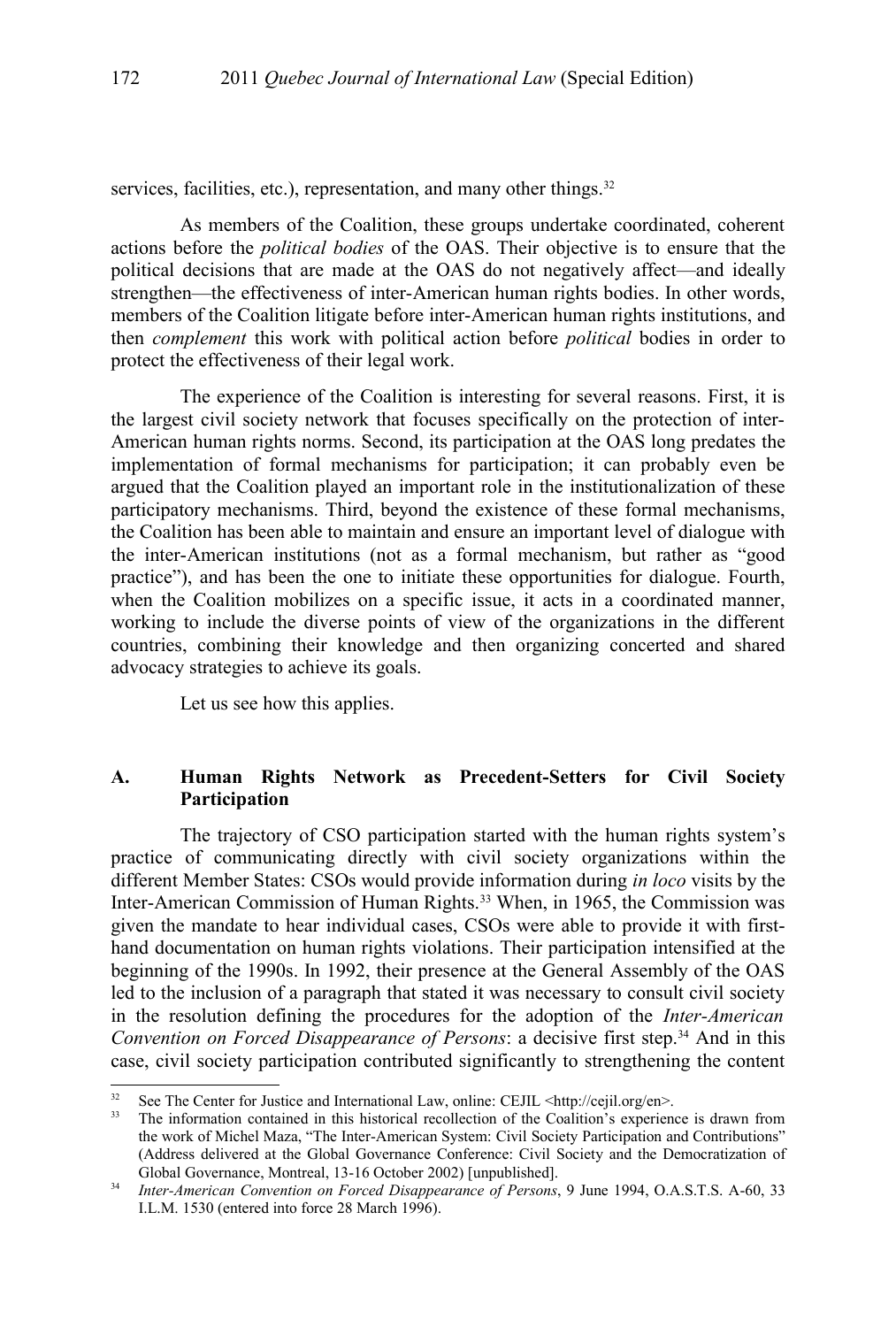of the Convention that was adopted in 1994.

In the mid-1990s, CSOs officially formed the International Coalition in response to attempts by some Member States to reform the inter-American human rights system in a way that would weaken it. The Coalition worked intensively to counter these attempts, by suggesting measures that would strengthen the system. Meanwhile, it also pushed for greater access to the OAS for civil society in general. At the 1997 General Assembly of the OAS in Lima, 180 organizations signed onto the final NGO declaration (*pronunciamiento*) and succeeded in blocking negative reforms. In 1999, as previously mentioned, formal status was granted to CSO participants sanctioning their presence at sessions held by various OAS bodies. This allowed human rights organizations to become more actively present within these spaces.

At the 2000 General Assembly in Windsor, a first joint meeting of CSO representatives and Foreign Ministers of OAS Member States was held in parallel to the General Assembly. This event was particularly interesting because it was civil society that convened the political representatives and engaged them in the dialogue. This formula was maintained in the subsequent General Assemblies held in Costa Rica (2001) and Georgetown (2002). This "dialogue" was then made part of the official agenda at the General Assembly of the OAS in Santiago de Chile in 2003. Today, the joint meetings are recognized as one of the most important instruments for civil society participation.

The Coalition makes extensive use of these participatory mechanisms. It regularly attends the GA and the two dialogues, where it sits alongside all of the other organizations and interest groups that are now present at OAS activities. It follows and intervenes in the sessions of the Permanent Council's commissions and working groups.[35](#page-8-0)

#### **B. Beyond Formality**

It is interesting to note that the Coalition does not limit its action to formal procedures; some of its participatory initiatives can be considered "practices" that have been standardized outside—or at least partly outside—of the institutional apparatus.

This is illustrated by the way in which human rights organizations interact directly with inter-American human rights institutions: the Executive Secretary of the Commission, for example, regularly hosts a meeting with these organizations before or during each of the Commission's periods of sessions. The organizations who take part in these meetings can voice concerns and obtain information on key issues. In the same way, human rights organizations take the lead in initiating discussions with key

<span id="page-8-0"></span><sup>&</sup>lt;sup>35</sup> As mentioned above, CEJIL has been most active in the work conducted before the entities of the PC. Formerly, the intern supervised by Rights & Democracy (posted at CEJIL office) also played an important role.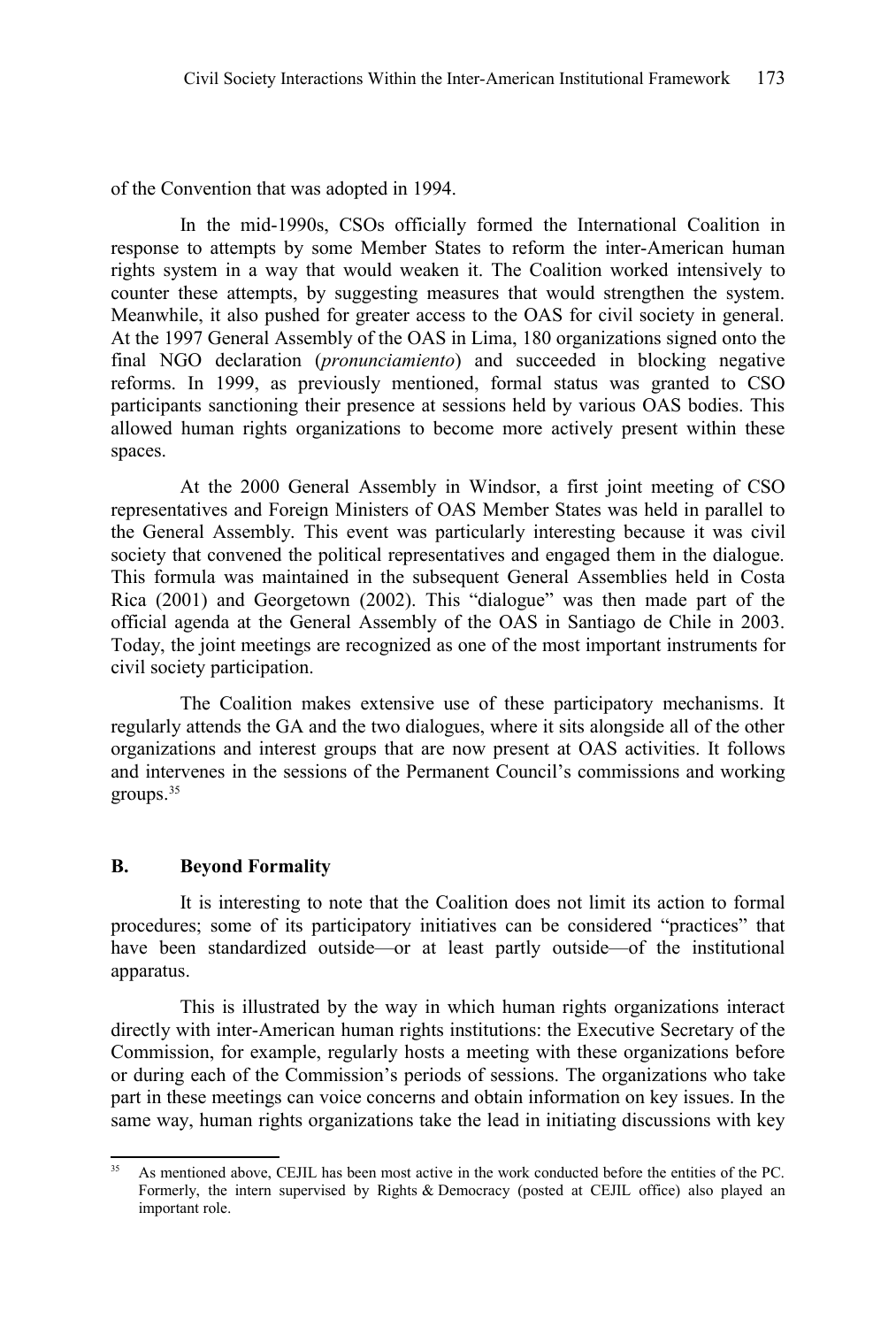figures within the system. For example, prior to hearings, human rights organizations can convene meetings with Commissioners. They can also organize meetings with representatives from the office of the Secretary General responsible for civil society participation, or with Foreign Ministers prior to General Assemblies.

Finally, human rights organizations engage in coordinated lobbying initiatives targeting the different country representatives of the Permanent Missions to the OAS. This requires permanent communication, information-sharing and coordinated agendas.

#### **C. Coordinated Action**

With regard to the content of this participation, the Coalition has focused its action, for the past few years, on six thematic political priorities, all of which aim to achieve one main goal: to strengthen the human rights protection system they have been using to represent victims of human rights violations:

- 1) *Universalization* of human rights norms: that is, promoting the ratification of all human rights instruments by all OAS Member States;
- 2) *Full implementation* by Member States of the recommendations and decisions made by the Inter-American Commission and Court;<sup>[36](#page-9-0)</sup>
- 3) *Independence* of inter-American human rights institutions: this includes issues such as the sufficient funding of human rights bodies and the prevention of structural reforms that would affect the autonomy of the different entities, including the Commission's Executive Secretariat;
- 4) *Transversality*: this issue relates to efforts made by the Coalition's members to ensure that all of the OAS's decisions pay sufficient attention to human rights norms, even when the theme being discussed does not seem to be directly related to human rights.[37](#page-9-1) For instance, some of the Coalition's member organizations have taken interest in ensuring that the hemispheric integration process (and thus the Summit of the Americas process) would not eventually undermine the capacity of States to fully implement their human rights obligations. Another related initiative—which was perhaps undertaken in a more efficient manner—was the follow-up submitted to the 2003 Special Conference on Hemispheric Security, for which organizations examined the provisions being negotiated in order to ensure that they would not run

<span id="page-9-0"></span><sup>&</sup>lt;sup>36</sup> This area has attracted growing attention over the past years. Rights & Democracy, for instance, completely shifted its programmatic focus from "universalization" to "full implementation".

<span id="page-9-1"></span><sup>37</sup> Many among the developers of these priorities also used the (stronger) term of "primacy" ("*primacía*") to express the concept that internationally recognized human rights should always take precedence over any other type of international initiative. As determined at the World Conference on Human Rights, held in Vienna in June 1993, human rights are the primary obligation of States. See "Vienna Declaration and Programme of Action" in *Report of the World Conference on Human Rights*, 14- 25 June 1993, at 20 (A/CONF.157/24).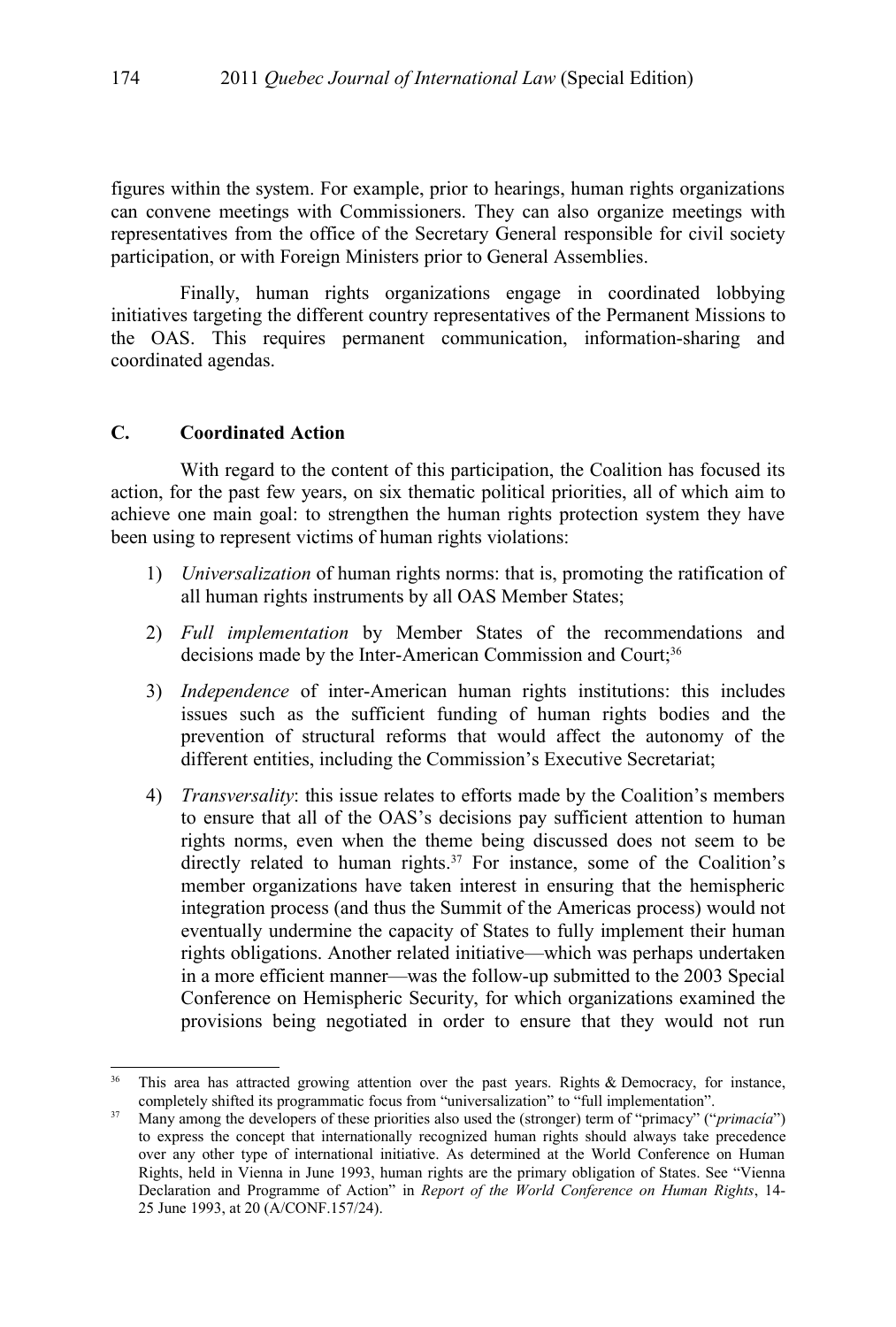counter to inter-American human rights norms.<sup>[38](#page-10-0)</sup>

- 5) *Participation*: strengthening participation mechanisms and making them more effective is also a priority in itself for the Coalition, which performs constant assessments of the relevance of participatory procedures and insists on transparency and consultation at every possible occasion.
- 6) *Specific country priority*: occasionally, when the context requires it, members of the Coalition will come together around a specific country issue. This has been the case, for instance, with Colombia. Colombian members of the Coalition, for whom the inter-American human rights system is of high importance, have been particularly successful at getting the entire Coalition to support their political position at the OAS.[39](#page-10-1)

One particularly illustrative example of the manner in which the Coalition works can be found in the concerted action the Coalition carried out during the 2001 negotiations for an *Inter-American Democratic Charter*. [40](#page-10-2) The idea of an *IDC* was very important to human rights organizations. It would be binding for all Member States and would spell out what democracy entailed, what it forbade (i.e. what constituted an "alteration" of democracy) and what means the OAS was willing to deploy in order to preserve it. It should be recalled that these negotiations took place in a very specific context, influenced primarily by two elements: the recent fall of the Fujimori regime, and the ongoing negotiations of what was expected to become a Free Trade Agreement in the Americas (FTAA). Discussions about the possibility of the OAS adopting a Charter to promote and protect democracy were thus shaped by the need to use the Peruvian experience as an opportunity to tackle a wider range of threats to democracy, $41$  and the need to avoid false "legitimization" of an economic integration process that otherwise raised serious democratic concerns.

For the member organizations of the Coalition, discussions of a potential IDC presented an opportunity to promote three ideas of particular interest. The first was the idea that "by definition", any assessment of democracy should be conducted in a participatory fashion, i.e., should seek out civil society's input. This lesson was

<span id="page-10-0"></span><sup>38</sup> See OAS, General Assembly, 32nd Sess., *Declaration of Bridgetown on Multidimensional to Hemispheric Security*, OR OEA/Ser.P/AG/Dec.27 (XXXII-O/02) (2002). Of particular importance was human rights organizations' capacity to secure an article on human rights (article 15) in the *Inter-American Convention Against Terrorism*. *Inter-American Convention Against Terrorism*, 3 June 2002, O.A.S.T.S. A-66, 42 I.L.M. 19 (entered into force 10 July 2003).

<span id="page-10-1"></span><sup>&</sup>lt;sup>39</sup> For example, this was the case when the Coalition pushed to have the MAPP-OEA—the OAS mission sent to support the "peace" (i.e. demobilization) process in Colombia—explicitly tied to inter-American human rights norms. More recent examples of similar work within countries can be found in actions taken regarding Venezuela and, of course, the Honduran Coup.

<span id="page-10-2"></span><sup>40</sup> See *IDC*, *supra* note [10.](#page-3-0) The author has developed a more exhaustive recollection of the referred experience elsewhere. See Genevieve Lessard, "From Quebec to Lima: Human Rights, Civil Society and the *Inter-American Democratic Charter*. A Perspective from Rights & Democracy" (2003) 10:3 Can For Pol'y J.

<span id="page-10-3"></span><sup>41</sup> Sofia Macher, "The *Inter-American Democractic Charter*: Challenges and Opportunities for the Promotion and Defence of Democracy in the Americas" (Address delivered at the Conference on *Inter-American Democratic Charter*: Challenges and Opportunities, LIU Centre for the Study of Global Issues, University of British Columbia, Vancouver, 12-13 November 2002) [unpublished].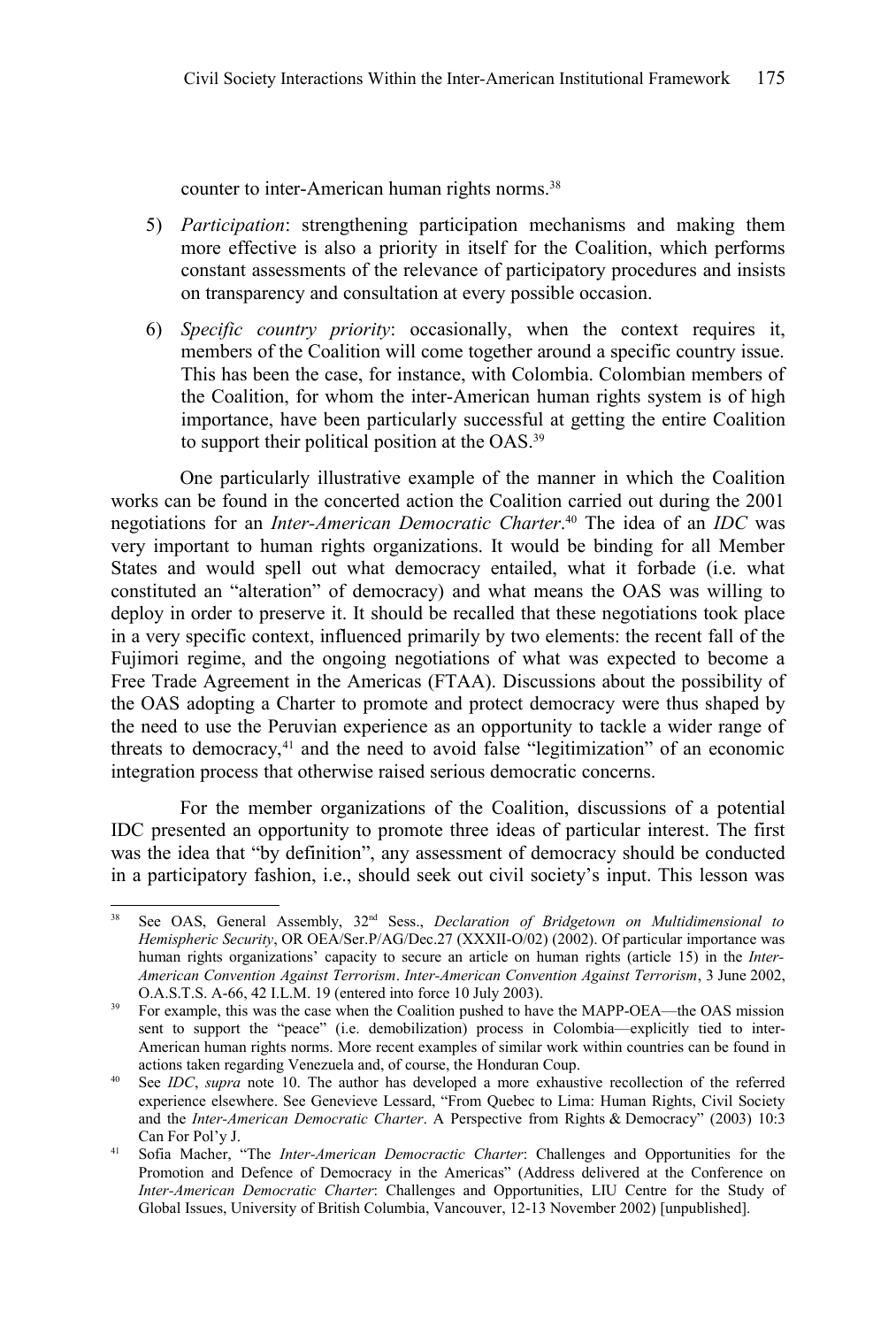drawn directly from the Peruvian experience.<sup>[42](#page-11-0)</sup> The second idea, one of utmost importance, was that any expansion of the normative inter-American definition of what constitutes an "interruption of democracy"<sup>[43](#page-11-1)</sup> should include human rights violations. For CSOs, human rights are the basis of democracy. A merely "institutional" approach to democracy was therefore unacceptable. Thirdly, and as a logical consequence of the previous point, any formal follow-up or implementation mechanism for the common defence of democracy in the region was expected to involve, in an organic manner, inter-American bodies responsible for the surveillance of human rights on the continent: that is, of course, the inter-American Commission and Court.

In this specific case, the process for civil society participation was quite interesting. At the General Assembly in Costa Rica, Member States of the OAS had been unable to reach a consensus on the wording of the *IDC*, and had given themselves a three-month extension on the negotiation period. In the meantime, civil society was to be consulted both nationally and regionally, in what has since been referred to as one of the most advanced participation processes ever seen.[44](#page-11-2) On that occasion, members of the Coalition defined a common position and designed a strategy for its promotion. They mobilised in a series of complementary participatory initiatives in their respective countries (where they gathered information on the political positioning of each government, lobbied, etc.), and acted together at the formal regional level. One hundred and twenty-five organizations would later sign the Coalition's final *pronunciamiento*. [45](#page-11-3)

The *IDC* that was adopted in Peru at the end of this mobilization (September 2001) is considered to have limited operational value: the mechanisms for its concrete implementation, in addition to being unclear and, to date, inoperative, are completely exempt from civil society and human rights institutions' surveillance. Nevertheless, in terms of norm definition, it did represent an important step in the right direction, as the *IDC* clearly states that human rights are a fundamental component of democracy.[46](#page-12-0) Organizations in the Coalition, especially Peruvian ones, have taken great pride in the establishment of these new, important norms.

<span id="page-11-0"></span> $42$  In the Peruvian case, civil society organizations had been able to identify threats to the democratic order long before other actors (most importantly, the international community) could even perceive them.

<span id="page-11-1"></span><sup>43</sup> The idea that the *IDC* would represent an "expansion" of the inter-American definition of democracy refers to the evolving normative framework on democracy that pre-dated the *IDC* which only addressed "sudden" interruptions of democracy, a situation that was then thought to be no longer threatening democracies of the Americas. See OAS, General Assembly, 21<sup>st</sup> Sess., *Representative Democracy*, OR AG/RES. 1080 (XXI-O/91) (1991).

<span id="page-11-2"></span><sup>&</sup>lt;sup>44</sup> Resolution 1838, adopted at the 2001 OAS GA in Costa Rica, instructed the Member States to launch an additional three-month negotiation period and determined the basic conditions for negotiations. See OAS, General Assembly, 31<sup>st</sup> Sess., *Resolution of San José Costa Rica* – Inter-American Democratic Charter, OR OEA/Ser.P/XXXI-O.2/AG/Res.1838 (2001). Interestingly, the obligation to consult civil society was spelled as one of those conditions. It should be noted that Canada played a key role in the drafting of this clause. See OAS, Permanent Council, *Convocation of the Twenty-eighth Special Session of the General Assembly*, OR OEA/Ser.G/CP/Res.793 (1283/01) (2001), online: OAS Documents regarding Civil Society <http://www.oas.org/charter/docs/convocation\_en.htm>.

<span id="page-11-3"></span><sup>45</sup> "Declaración Final"*,* Foro de Organizaciones No Gubernamentales, San José, Costa Rica, 2 June 2001, online: Abogarte <http://www.abogarte.com.ar/declaracionXXI.html>.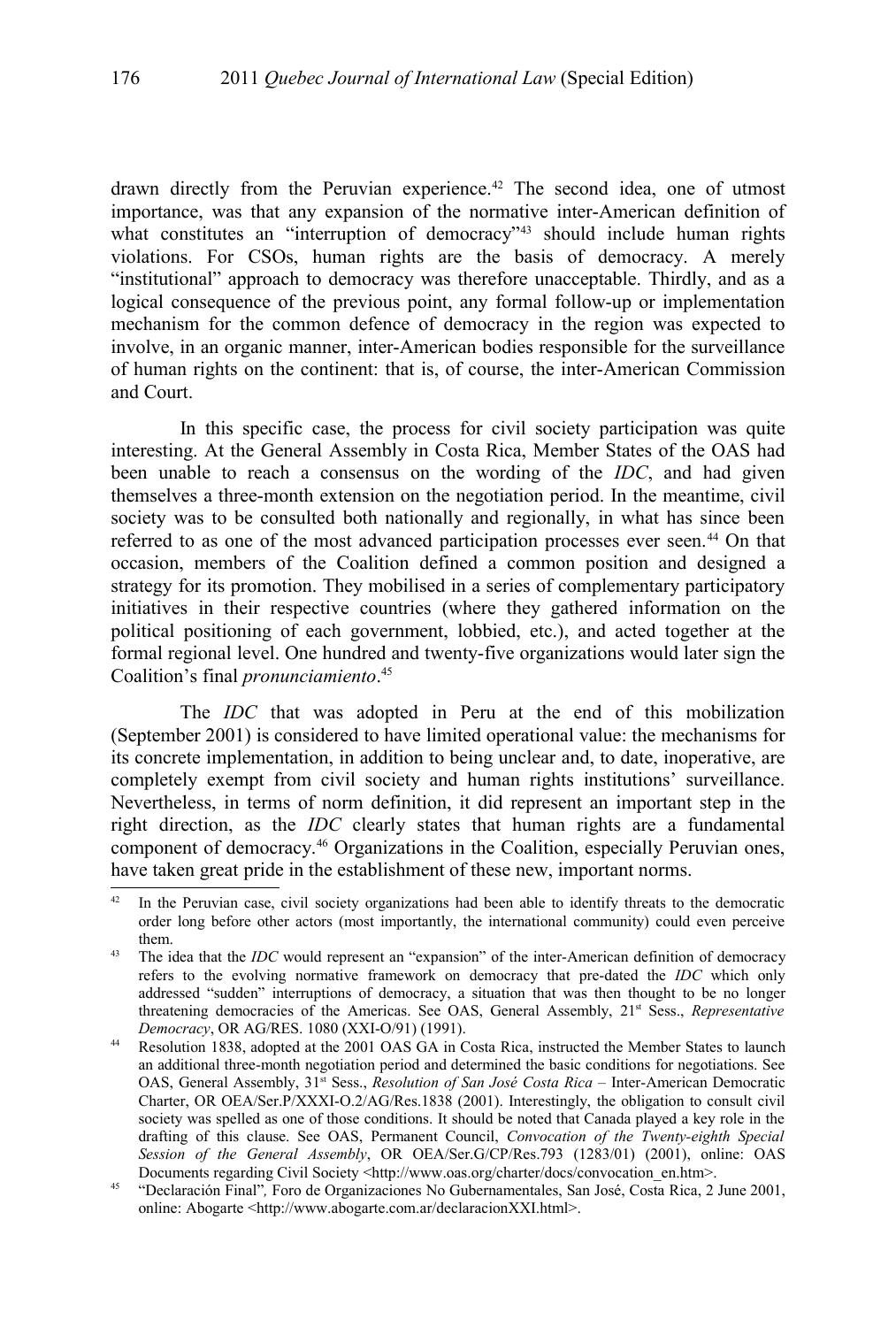Admittedly, the visibility and—in general terms—the activity of the Coalition has decreased in the past few years, $47$  as the network went through a series of internal and outside obstacles. However, it is still the sole network to systematically look at OAS discussions (negotiations of new human rights norms, negotiations of instruments that apparently do not relate to human rights instruments, reform processes,<sup>[48](#page-12-2)</sup> etc.) with a view to not letting the inter-American system, which they do make use of, in the name of the victims, being weakened.

# **III. Indigenous Peoples within the Negotiation Process on the** *Draft American Declaration on the Rights of Indigenous Peoples***[49](#page-12-3)**

The participation of the region's indigenous peoples in the negotiations on the *Draft Declaration* can rightly be considered one of the most interesting experiences with respect to non-state actors' interactions within the inter-American institutional structures. Rights & Democracy's support to indigenous peoples' mobilization around the Declaration dates back to 1998. At the time, negotiations were based on a conceptual premise that indigenous peoples were not satisfied with: they were referred to as "indigenous populations", a term that opened the door to indigenous peoples not being fully considered, under international law, as full "international rights-bearers".<sup>[50](#page-12-4)</sup>

As indigenous peoples mobilized to recover their full "peoples" status, Rights & Democracy began to support their inter-American networking and organizing processes. At the time, a *Draft Declaration* had been elaborated by the Inter-American Commission on Human Rights.[51](#page-12-5) According to the *Draft Declaration*, consultations with indigenous peoples would only take place at the national level in some countries (as was the case of Canada), with a diversity of procedures. However —and despites demands from the indigenous peoples—no formal structure had been put in place for indigenous peoples' effective participation in the unfolding discussions and negotiations.<sup>[52](#page-12-6)</sup>

<span id="page-12-0"></span><sup>46</sup> Article 3 of the *IDC* states that "[e]ssential elements of representative democracy include, *inter alia*, respect for human rights and fundamental freedoms". See *supra* note [10](#page-3-0) s. 3.

<span id="page-12-1"></span><sup>&</sup>lt;sup>47</sup> The Coalition's presence in General Assemblies, for example, is not close to what it once was.<br><sup>48</sup> It is notable, and of great concern, that the Coalition failed to be as successful in giving conce

<span id="page-12-2"></span>It is notable, and of great concern, that the Coalition failed to be as successful in giving concerted and effective oversight to the reform process that inter-American bodies recently (2010) completed.

<span id="page-12-3"></span><sup>&</sup>lt;sup>49</sup> I am grateful to Marie Léger, whose insights have served as the basis for this section.<br><sup>50</sup> In this nerspective it is important to distinguish Indigenous Peoples' participation

<span id="page-12-4"></span><sup>50</sup> In this perspective, it is important to distinguish Indigenous Peoples' participation initiatives from those of human rights organizations. Indigenous peoples consider they have their own authorities; this implies that they depart from the relationship of representation "civil societies" have with their elected governments. In this sense, Indigenous Peoples are more "entitled" to direct participation, as "full subjects", in decision-making. It is a significantly different approach.

<span id="page-12-5"></span><sup>51</sup> As instructed by Resolution 1022 of the GA in 1989. See OAS, General Assembly, 19th Sess., *Informes de la Comisión interamericana de derechos humanos*, OR OEA/AG/Res.1022(XIX-O/89) (1989). The Commission developed its proposal until 1997, when the draft was handed to the Permanent Council.

<span id="page-12-6"></span><sup>&</sup>lt;sup>52</sup> At the time, only "experts" could give their opinion on norms being negotiated. Some experts did consult with indigenous peoples, some others did not. From 1997 to 1999, the PC discussed the *Draft Declaration* behind closed doors.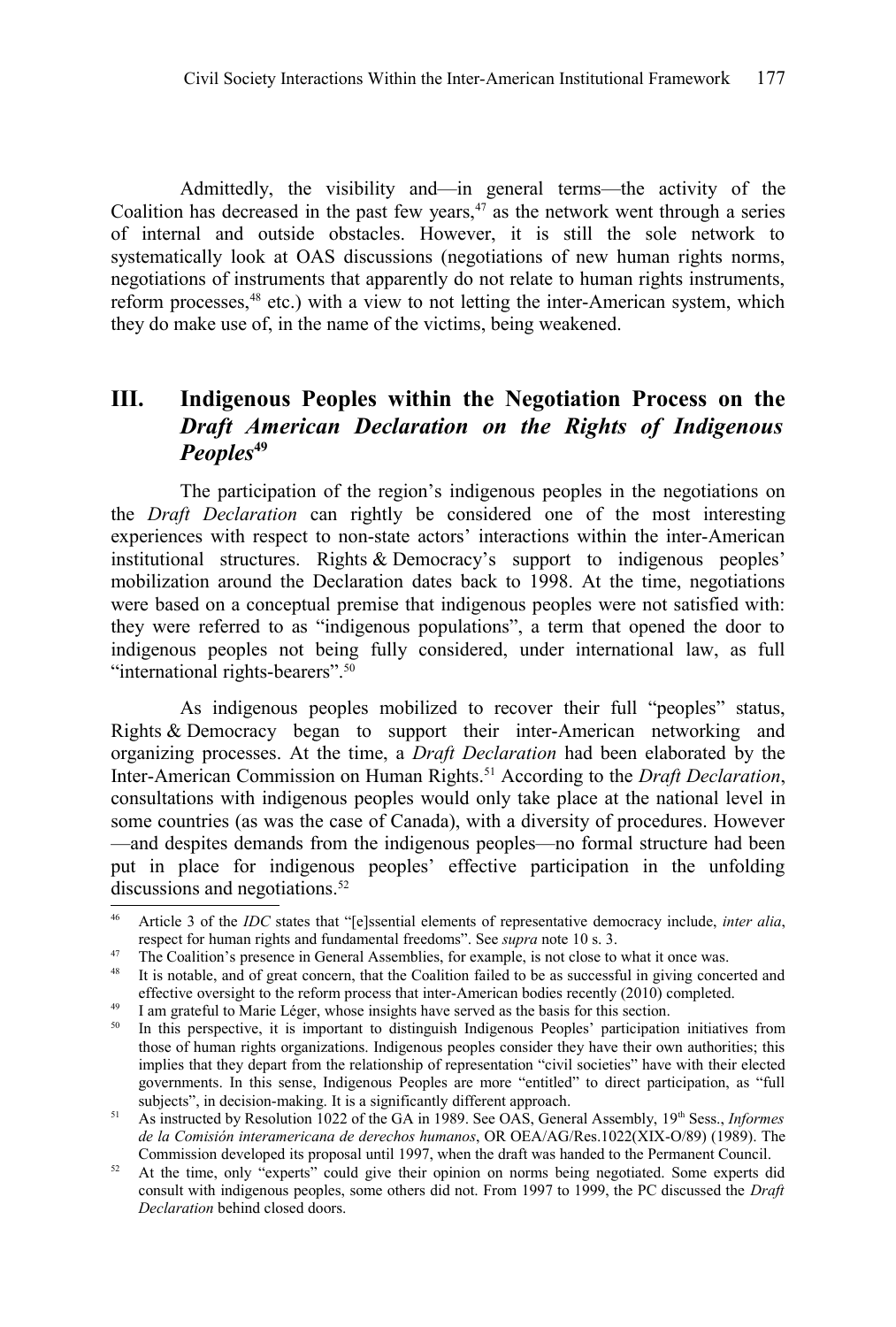Nevertheless, in the years to come, indigenous peoples would eventually gain enough recognition for their representatives to sit directly at the negotiations table.

How did this happen? Four factors seem to have converged and contributed to these advancements: 1) the high level of organizational cohesion that the inter-American indigenous community could achieve; 2) progressive recognition by Member States of the full "subject status",<sup>[53](#page-13-0)</sup> under international law, of indigenous peoples; 3) strong leadership from the President of the main negotiating body (the working group of the Permanent Council responsible for this specific negotiation<sup>[54](#page-13-1)</sup>); and 4) concrete, financial measures from OAS executive units supporting the effective and meaningful participation of indigenous peoples in the discussions.

### **A. High Degree of Organization of Inter-American Indigenous Representatives**

In the late 1990s, the Caucus of Indigenous Peoples of the Americas (Caucus) was created with the mandate of coordinating indigenous peoples' positions with respect to the different articles of the *Draft Declaration*.<sup>[55](#page-13-2)</sup> Since then, it meets regularly during the two days prior to the working group's session. Over the years, the Caucus has been able to develop a single, coherent, consensus-based position on the different aspects of the *Draft Declaration* for its dialogue with states. This consensusbased strategy has been key to increasing the capacity of indigenous peoples to influence the process.

#### **B. Progressive Recognition by Member States of the Status of Indigenous Peoples**

Progressively, states became more and more aware of the need for indigenous peoples to take part directly in the negotiations. As a first step, indigenous representatives were allowed to observe the process, and to make opening and closing comments at the beginning and end of each session. Two events brought about the progress that led to the direct participation of indigenous peoples within the negotiation process.

The first of these key moments occurred in 1999, when the delegate from Antigua and Barbuda ceded his country's seat at the negotiations table to an

<span id="page-13-0"></span><sup>&</sup>lt;sup>53</sup> We are referring to the concept of "subjects of rights".

<span id="page-13-1"></span><sup>&</sup>lt;sup>54</sup> The Working Group was launched in 1999, as a result of resolution 1610 of the GA, with the task of considering adequate participation of indigenous rights. At the time, Canada and the US closely collaborated with this group. But it was only after insistent demands from the indigenous peoples themselves that the participatory mechanisms began to open more significantly. See OAS, General Assembly, 29th Sess., *Proposed American Declaration on the Rights of Indigenous Population,* OR OEA/AG/Res.1610 (XXIX-O/99) (1999).

<span id="page-13-2"></span><sup>&</sup>lt;sup>55</sup> See the official website of the Caucus of Indigenous Peoples of the Americas, online: Caucus of Indigenous Peoples of the Americas <www.ipcaucus.net/>.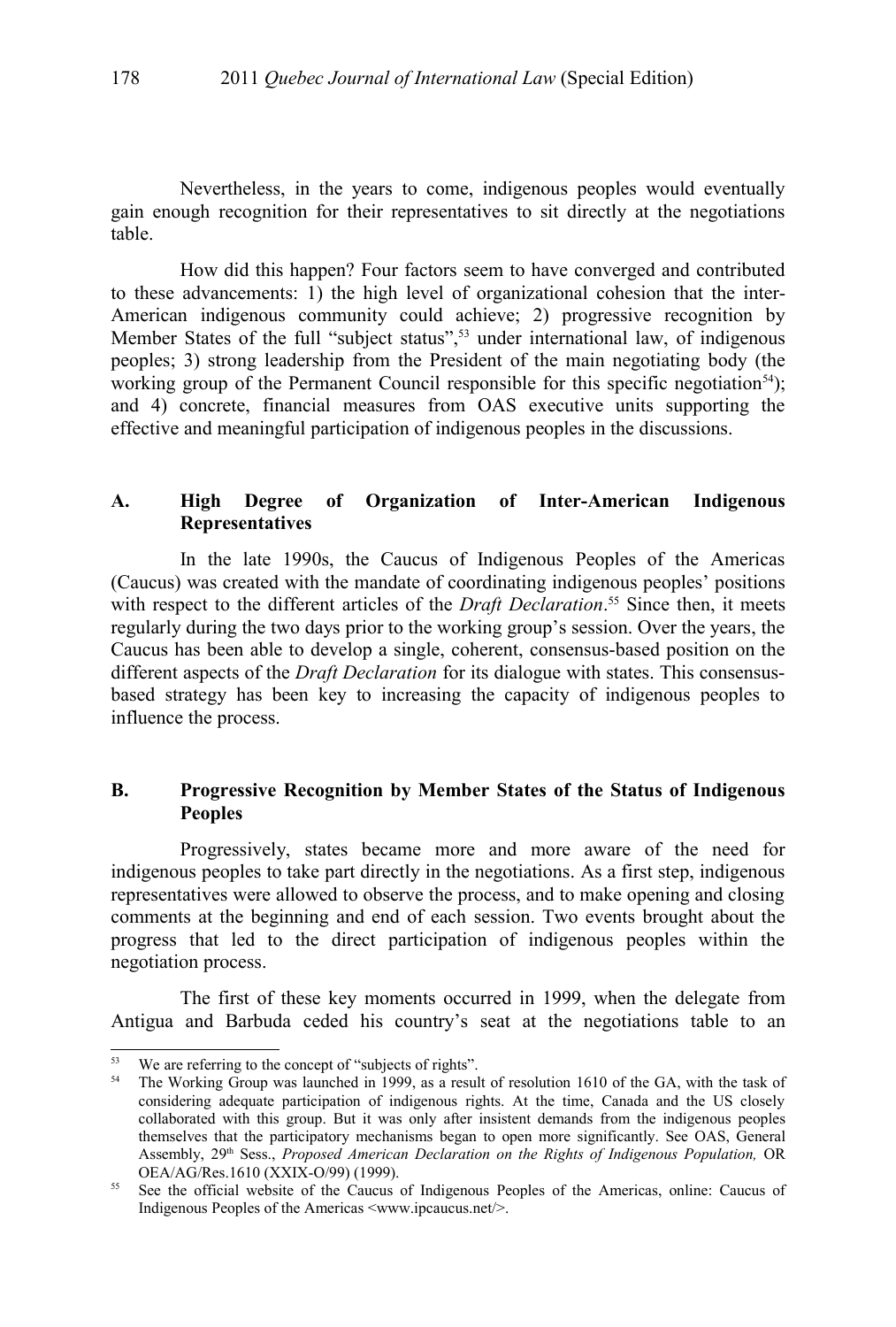indigenous representative from Chile (which incidentally did not please the Chilean Delegation, but nevertheless had a powerful effect on the subsequent consideration that was to be granted to indigenous peoples' direct participation).<sup>[56](#page-14-0)</sup> The second event occurred in 2000 when indigenous representatives massively walked out of the negotiating room as an expression of their dissatisfaction with the limits of indigenous participation procedures.

By 2001, indigenous representatives were sitting directly at the negotiations table; one year later, they were allowed to intervene during the negotiation process whenever they deemed it necessary. Still now, indigenous representatives from the Caucus give presentations at the beginning and end of each session, but the role of these presentations is now to determine expectations for the session, and to assess and evaluate the results of the discussions. From 2003 on, they took part in discussions as equal participants.

This would never have been possible without the strong leadership of the successive presidents and vice-presidents of the working groups.

### **C. Strong Leadership from Presidents of the Working Group**

From 2000 until now, various presidents and vice-presidents succeeded each other at the head of the Working Group on the *Draft Declaration*. They all took a personal interest in ensuring that indigenous peoples would be granted satisfactory participation mechanisms. Notably, Guatemala and Peru facilitated the steps needed for an increased presence of indigenous representatives in the discussions.

#### **D. Concrete Support from Official OAS Executive Unit**

One of the OAS's key mechanisms, which had a decisive impact on the ability of Indigenous Peoples to truly influence the negotiation process, was the OAS Permanent Council's Specific Fund to Support the Elaboration of the *American Declaration on the Rights of Indigenous Peoples* (a fund generated by voluntary contributions).[57](#page-14-1) Firstly, the Voluntary Fund is administered through a committee composed of the acting President and Vice-President of the Working Group, but also of three indigenous representatives, who grant bursaries to indigenous participants in the negotiation sessions. It is through this OAS funding mechanism that the Indigenous Caucus has been able to hold its two-day consensus meeting prior to the Working Group sessions and be fully active in the negotiations. It has had a tremendous impact on the capacity of indigenous peoples to reach a consensus and to

<span id="page-14-0"></span><sup>&</sup>lt;sup>56</sup> The Delegation of Antigua was followed by that of Barbados in this important political gesture. However, altogether the seats added up to only three.

<span id="page-14-1"></span><sup>&</sup>lt;sup>57</sup> This Fund was put in place a result of resolution 1780 of the GA, which also instructed States to provide indigenous peoples with juridical counselling during the negotiation phase. See OAS, General Assembly, 31st Sess., *American Declaration on the Rights of Indigenous Peoples*, OR OEA/AG/Res.1780 (XXXI-O/01) (2001).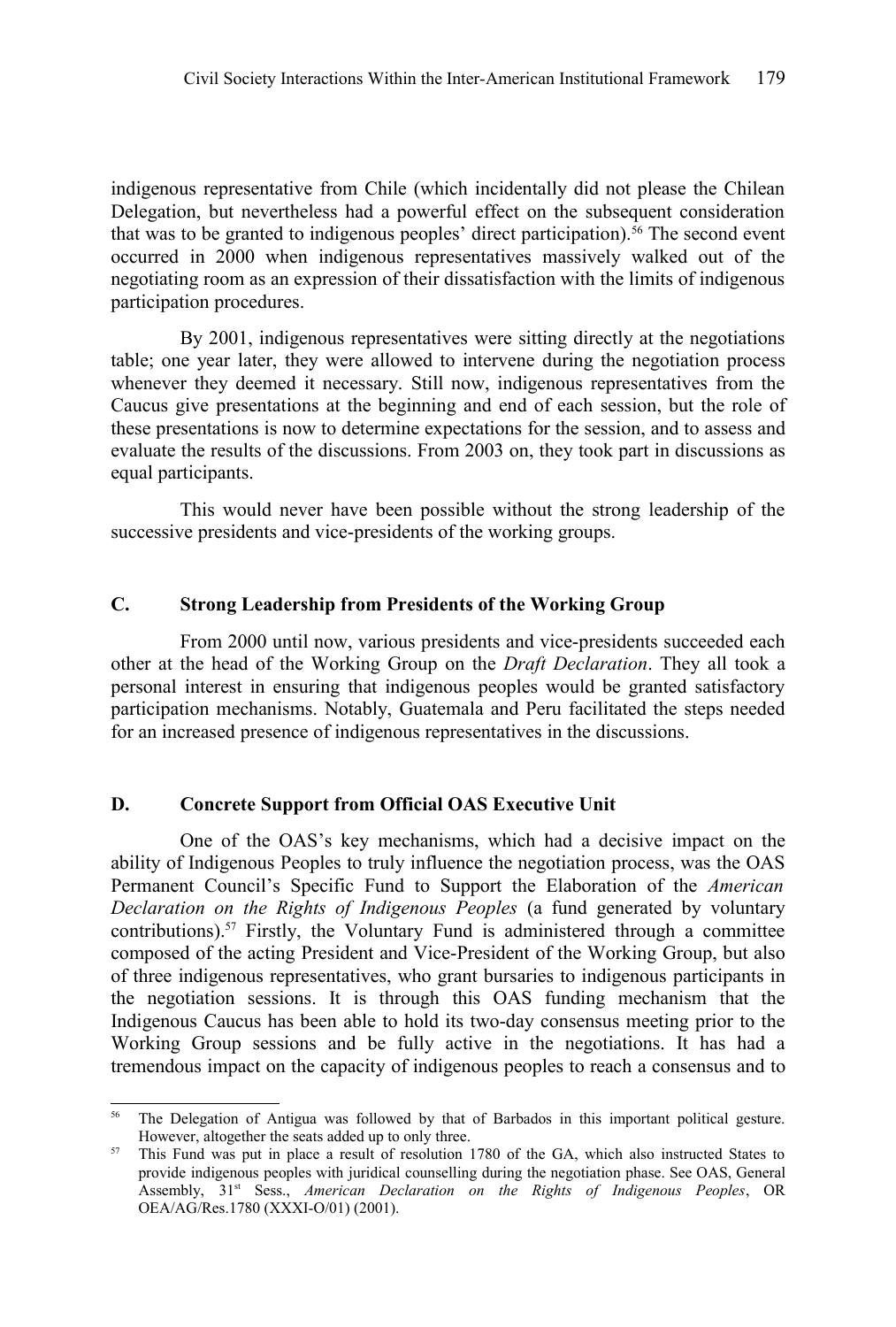develop the expertise necessary to participate meaningfully in the process.

One may ask whether or not the participation of indigenous peoples has truly had a positive impact on the development of human rights standards. At this point in time, negotiations are evolving at a slow pace,<sup>[58](#page-15-0)</sup> with states and indigenous representatives wondering if there is a need for an inter-American instrument now that the corresponding UN Declaration has been adopted.[59](#page-15-1) However, in terms of transparency, awareness-raising among decision makers, and the creation of new spaces for the primary beneficiaries of the projected norms, it is certainly an important victory.

## **IV. Assessment and Concluding Remarks**

When assessing the concrete results of social efforts in light of the desired impacts on formal institutions, one is always tempted to dismiss the few small steps that have been accomplished. In much the same way, the concrete progress generated by the two initiatives examined in this paper could easily be marginalized. After all, the Coalition represents only a small fraction of civil society presence in OAS fora, and its gains in terms of the strengthening of the human rights system are fragile: in the English-speaking countries of region, ratification of the core regional human rights instruments is hardly considered; inter-American human rights organs are still under-funded; transversality (let alone "primacy") of human rights remains a largely ignored concept; and most sadly, the recommendations and decisions of the Commission and Court continue to be only partly implemented. And despite the unprecedented representation of indigenous peoples in key OAS discussions, the system still lacks its own normative instrument for the protection of this specific set of rights.

What then, have been the *true* impacts of the participation of these non-state actors on the inter-American human rights system? There is no doubt that there have been benefits, even if they are scarce. This article has shown that although the *Inter-American Democratic Charter* still lacks a mechanism to fully take the input of civil society and official human rights institutions into account when assessing the state of democracies, the inter-American democratic standard will henceforth reflect human rights considerations. It is only a timid first step, but it is a decisive one. Likewise, although bilateral free trade agreements and regional security arrangements may be negotiated across the continent in a manner completely disconnected from regionally recognized human rights norms, breakthroughs can happen; and they have, as demonstrated by the specific human rights clauses that organizations have been able to secure in other fields' international instruments. Subsequent reform processes have seen organizations become disjointed, and at times divided, but always determined to counter backlashes. The candidacies of Commissioners and Judges of the Court are

<span id="page-15-0"></span><sup>58</sup> The Indian Law Resource Center (ILRC) provides an update on advancements in negotiations, online: ILRC <http://www.indianlaw.org/en/projects/ihr/oas/draft>.

<span id="page-15-1"></span><sup>&</sup>lt;sup>59</sup> *Declaration on the Rights of Indigenous Peoples*, UN GAOR, 61<sup>st</sup> Sess., Annex, UN Doc. 61/295 (2007).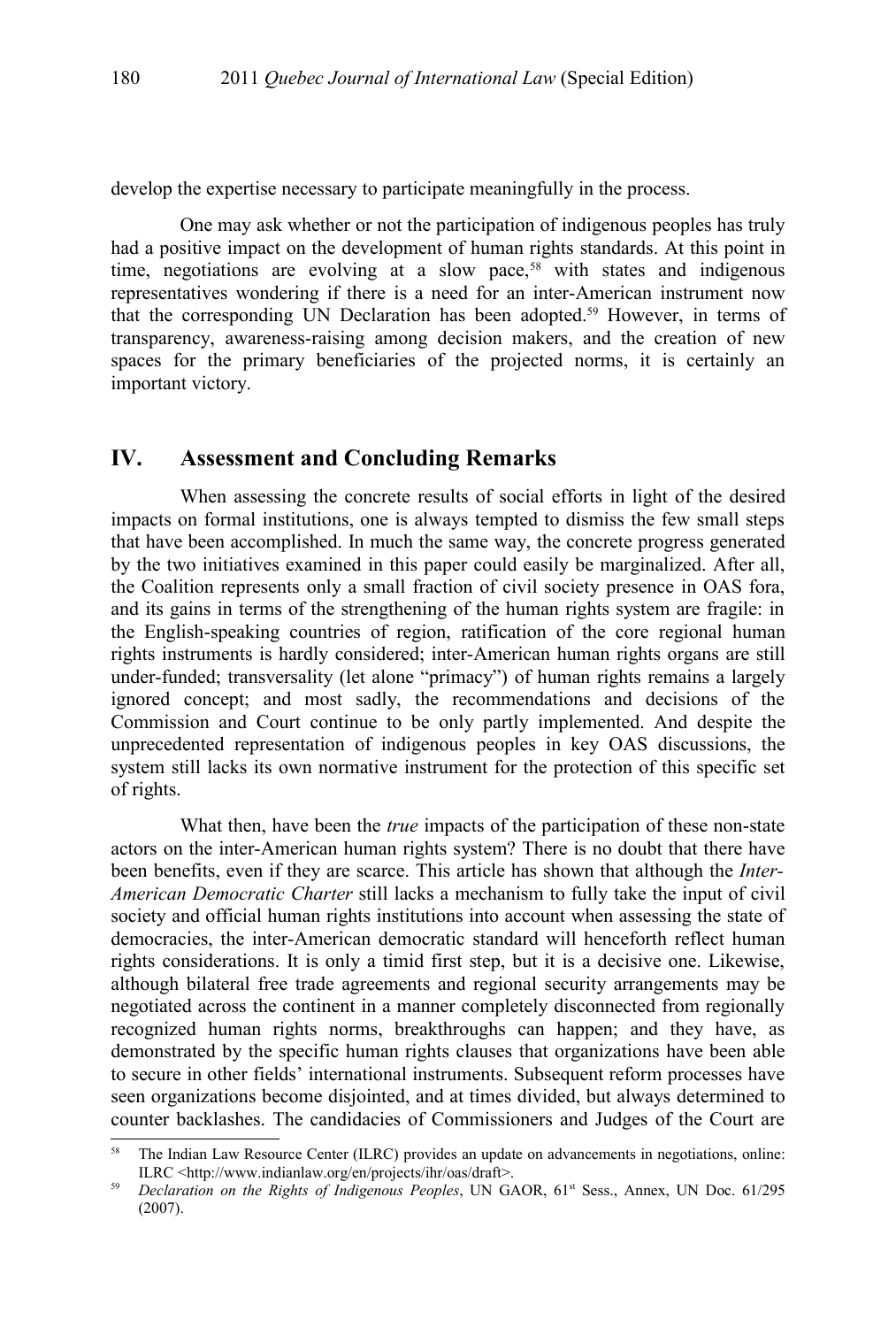scrutinized at every election; regressive national human rights situations are condemned every year; and although the adoption of an Inter-American Declaration on Indigenous Peoples is still awaited, there is no doubt that if it happens, its norms will truly represent the "rights" of what is now a unified front of a diversity of peoples.

Admittedly, these are tiny little steps. However, while they are being made, progress is being achieved in relation to the opening of participatory channels in decision-making. These mechanisms, although still imperfect, are paving the way towards more and more influence, for interested groups, on the decisions that impact their lives. For in the end, the goal is for the very people affected by the decisions to be able to meaningfully take part in their making. At the OAS, the recognition of this principle was in no way spontaneous; it was granted after much time and hard work, and still has many restrictions as a result of constant surveillance, presence, and pressure by civil society representatives.

There are many reasons why the concrete results of participatory initiatives seem limited. Several are due directly to the participatory institutional framework that was reviewed at the beginning of this paper. For example, the timely provision of prior information, central to any participation process, is a rule that is sometimes too widely interpreted at the OAS.<sup>[60](#page-16-0)</sup> Even more limiting is the requirement that CSO interventions at participatory events be directly linked to pre-determined themes.<sup>[61](#page-16-1)</sup> This dilutes, when it doesn't outright marginalize, the very foundations of the notion of human rights. It does so even more as the number of sectors requesting an opportunity to engage with state representatives continues to grow at a fast pace.<sup>[62](#page-16-2)</sup> The question of the responsibility of Member States towards the Organization's protection of human rights (and the very relevant corollary questions raised by indigenous peoples with regard to whose human rights are protected, which rights exactly, and how) then ends up marginalized alongside a long series of claims. It is not that a diversity of claimants is undesirable;<sup>[63](#page-16-3)</sup> but rather that the three minutes granted to the Coalition (a vast network consisting of many organizations) to make its point before state representatives is insufficient to fully address the all-encompassing

<span id="page-16-0"></span>Too often, the documents that are effectively circulated are secondary. This raises the question of transparency and, in practical terms, impedes the timely consultation of relevant documents, which are indispensible to meaningful civil society participation in key decisions. Patterns of documentation distribution also differ according to the degree of sensitivity of discussion topics. For example, there was complete transparency during the negotiations on the *Declaration on Security in the Américas* whereas it was practically impossible to access the documents being discussed at the Summit of the Americas in Monterrey.

<span id="page-16-1"></span><sup>&</sup>lt;sup>61</sup> Civil society participation at the GA is tied to the annual theme of the Assembly. Sometimes the theme leaves room for human rights to be addressed; sometimes it does not.

<span id="page-16-2"></span> $62$  Adding to this "dilution" problem is the fact that the abovementioned preparatory meetings organized by the CISC try to get participant organizations to reach a consensus on the different issues they examine. Although it is clear that a certain unity is necessary (to present written summaries of civil society concerns and deliberations to state representatives, for example) this procedure makes dissensions, nuances and subtleties completely invisible.

<span id="page-16-3"></span><sup>&</sup>lt;sup>63</sup> In fact, the growing representation of a variety of sectors must be celebrated. Among "actors" who are noticeably gaining voice: people of Afro-descent who are following the development of negotiations on the expected *International Convention on the Elimination of All Forms of Racial Discrimination*, 7 March 1966, 660 U.N.T.S. 195 (entered into force 4 January 1969); LGBTs; and others.